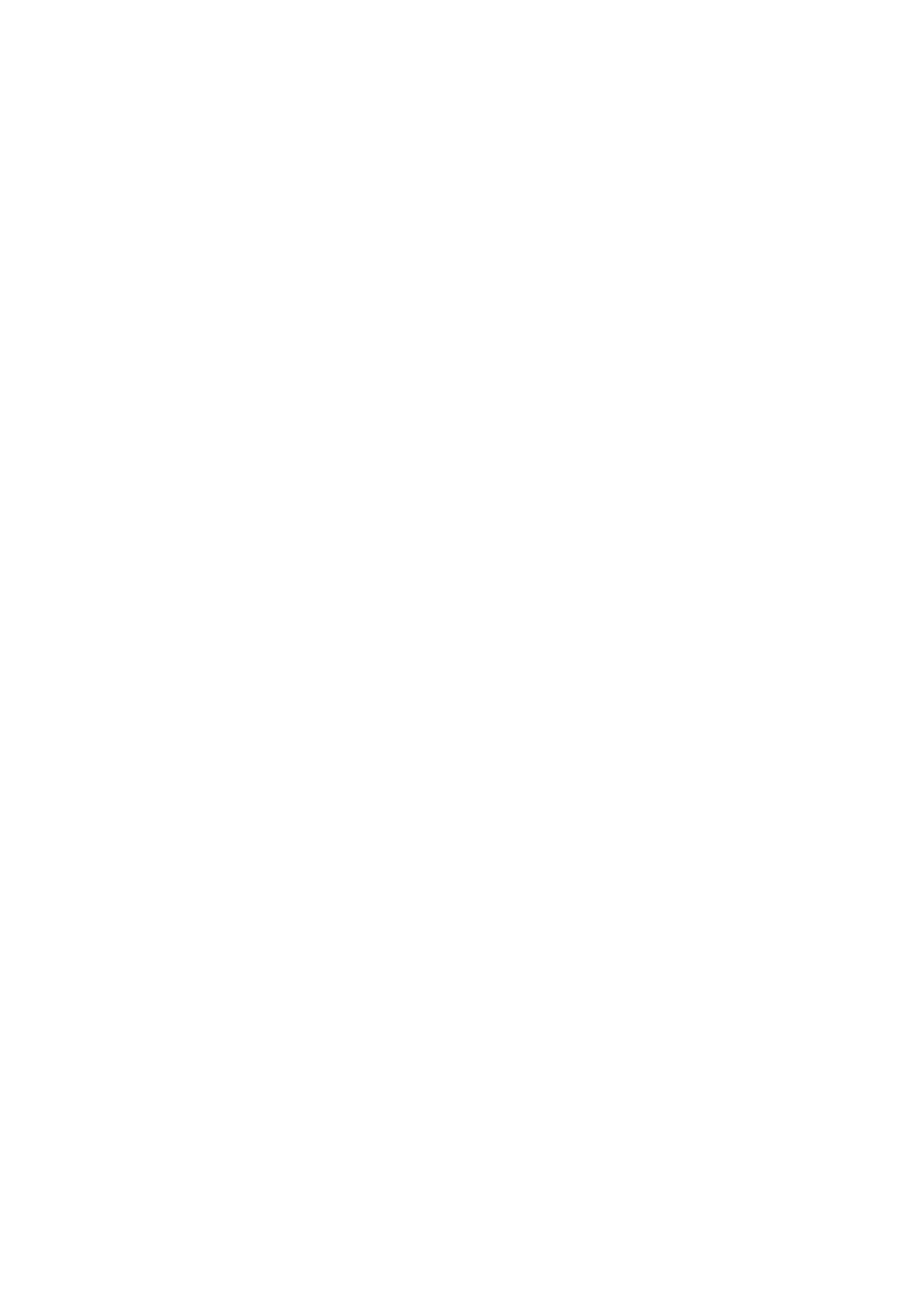#### Atatürk Üniversitesi• Atatürk University Türkiyat Araştırmaları Enstitüsü Dergisi • Journal of Turkish Researches Institute TAED-71, 2021.97-122

# DÂRÜ'L-ELHÂN KÜLLİYÂTI. NAZARÎ VE AMELÎ TÜRK MÛSİKÎSİ VE ZEKÂÎ DEDE EFENDİ KÜLLİYÂTINDA "NEY" SAZININ GEÇTİĞİ GÜFTELER ÜZERİNE BİR İNCELEME

AN ANALYSIS ON THE LYRICS. IN WHICH NÂY IS REFERRED TO. IN REPERTORIES INCLUDED ON NAZARÎ AND AMELÎ TURKISH MUSIC. ZEKÂÎ DEDE EFENDI AND DÂRÜ'L-ELHÂN COMPLETE WORKS

# NİHAT OZAN KÖROĞLU- SİBEL KARAMAN

### **Öz**

Klasik Türk mûsikîsinde nota koleksiyonlarının önemli bir yeri vardır. Çalışmada Türk Mûsikîsi kaynakları evreni, Dârü'l-Elhân Külliyâtı, Nazarî ve Amelî Türk Mûsikîsi ve Zekâî Dede Efendi Külliyatı Repertuvarı örneklem grubunu oluşturmaktadır. Bu çalışma ile üç kaynakta yer alan eserlerin güftelerinde geçen ney kelimesinin asıl ve sembolik anlamlarının tespit edilmesi amaçlanmıştır. Örneklem kapsamında üç kaynak incelenmiş, ney kelimesinin geçtiği güftelerden bestelenmiş eserler tespit edilmiş, eserlerin notaları örneklem kapsamına alınmış, eserlerin güfte analizi ve vezin kalıpları incelenerek tablolaştırılmıştır. Ayrıca güftelerin şekil özelliklerine yer verilmiştir. Çalışma sonunda; incelenen kaynaklarda ney kelimesinin geçtiği sekiz güfte olduğu, ney kelimesinin üçer güfte sayısıyla Dârü'l- Elhân Külliyâtı ve Zekâî Dede Efendi Külliyâtında daha fazla yer aldığı, sekiz güfte incelendiğinde form olarak murabba beste formunun daha çok tercih edildiği, îkâ olarak çenber ve muhammes îkâlarının aynı oranda sıklıkla tercih edildiği ve daha çok aruzun "Fâ'ilâtün Fâ'ilâtün Fâ'ilâtün Fâ'ilün" kalıbı ile yazıldığı görülmüştür.

**Anahtar Kelimeler**: Ney, Güfte Analizi, Dârü'l-Elhân Külliyâtı, Nazarî ve Amelî Türk Mûsikîsi, Zekâî Dede Efendi Külliyâtı.

#### **Abstract**

Musical note collections have important place in classical Turkish music. Lyrics analysis of lyrics, in which nây word passes, and inspection of rhythm characteristics in the masterpieces included in Dârü'l Elhân Complete Works, Nazarî and Amelî Turkish Music and Zekâî Dede Efendi Complete Works Repertory, which are analyzed within the scope of the study, constitute the subjects of the study. Detection of the actual and symbolic meanings of nây word in the lyrics of the masterpieces included in three sources is aimed with this study. Three sources are analyzed within the scope of the sampling, and masterpieces composed from the lyrics, which include the word of nây, are detected, musical notes of the masterpieces are included in the scope of the sampling, lyric analysis of the masterpieces and characteristics of the rhythm are inspected and tabulated. In addition, the formal features of the lyrics are included. As a result of the study; it is observed in the sources analyzed that there are eight lyrics, in which the word of nây is mentioned, the word of nây is included more in Dârü'l Elhân Complete Works and Zekâî Dede Efendi Complete Works by three lyrics for each of them; when eight lyrics are analyzed, quatrain composition form is preferred more as a form; in terms of îkâ, çenber and muhammes îkâ are often preferred evenly and "Fâ'ilâtün Fâ'ilâtün Fâ'ilâtün Fâ'ilün" prosody is used more as aruz prosody.

**Key Words**: Nây, Lyrics Analysis, Dârü'l Elhân Complete Works, Nazarî and Amelî Turkish Music, Zekâî Dede Efendi Complete Works.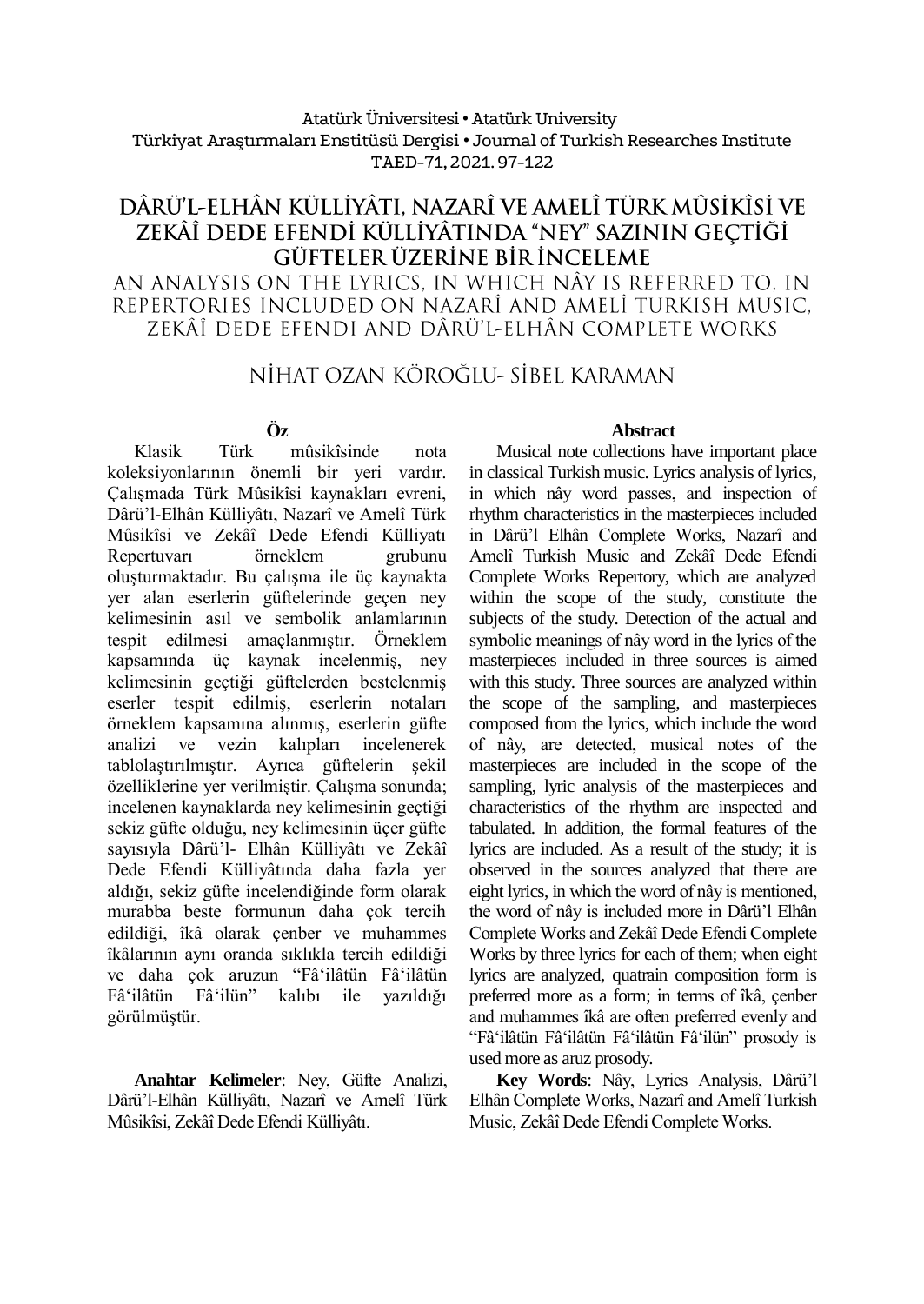#### *Structured Abstract*

*Classical Turkish music generally consists of oral works. It is known that verbal forms such as "Kâr, beste, ağır semâî, Yürük semâî, etc." were mostly written in Ottoman Turkish. Lyrics written in Ottoman Turkish are often tried to be performed by many singers ("hânende") or students of institutions giving Turkish music education (conservatory or fine arts department, etc.) without knowing the meaning of some words in the lyrics. There is a prevailing opinion that when the "hanende" (singer) singing the work by knowing the meaning of each word that forms the lyrics sings the work by internalizing the feeling in the work and by knowing what it says, he/she would be more successful in conveying the emotion of the work to the listener. From this point of view, a need has emerged to perform one by one lyrics analyze of all works written in Ottoman Turkish. "Dârü'l Elhân Külliyâtı 263 Klasik Eser Güfte Kelime ve Metin Açıklaması Vezin İncelemesi (Complete Works of Dârü'l Elhân, 263 Classical Works, Words and Text Explanation, Centroid Review" written by Osman Nuri Özpekel (published in 2019), and "Güfte İncelemesi (Review of Lyrics)", written by lecturer Dr. Mustafa Çıpan are the best examples we have about how to analyze the lyrics.* 

*Musical note collections have an important place in classical Turkish music. In the study, Turkish Music sources population, "Dârü'l Elhân Külliyât (Complete Works of Dârü'l-Elhân)", "Nazarî ve Amelî Türk Mûsikîsi (Theoretical and Practical Turkish Music)" and "Zekâî Dede Efendi Külliyatı Repertuvarı (Zekâî Dede Efendi Complete Works Repertoire)" constitute the sample group. In this study, it is aimed to determine the original and symbolic meanings of the word "ney" in the lyrics of the works in three sources. Within the scope of the sampling, three sources were examined, the works composed of the lyrics in which the word "ney" was used were determined, the musical notes of the works were included in the scope of the sample, the lyrics analysis of the works and the prosody patterns were examined and tabulated. First, the formal characteristics of the lyrics are given. The order under the heading of "formal characteristics" was taken as an example in the "Review of Lyrics" written by Lecturer Dr. Mustafa Çıpan. Within the scope of formal characteristics, the prosody of the lyrics was identified and the number of syllables were stated, respectively. The "takti"s of the identified prosody (Separating a line written in aruz prosody according to the patterns of the prosody and reading according to the prosody), and the "ârıza"s (vasıl, imale, med, etc.) required to ensure harmony of the lyrics with the prosody were written with the signs under the syllables. Finally, rhyme and "redif"s (repeated voice/word after the rhyme) of the lyric, if any, were included in the formal characteristics. Then, the lyrics, prosody, explanation and unknown words of each work were tabulated, and necessary explanations were made about the table under the tables. In addition, in the analysis of the study data, personal opinions of Lecturer Dr. Mustafa Çıpan, Ali Bektaş, Prof. Dr. Bülent Behlül Altunkeser and Prof. Dr. Namık Açıkgöz were obtained.* 

*The following conclusions were made in the study after reviewing the repertoires in Dârü'l Elhân Külliyâtı, Nazarî ve Amelî Türk Mûsikîsi and Zekâî Dede Efendi Külliyâtı;*

*Three of the works, numbered 1-62, 63-120, 121-180 and 181-262, in Dârü'l Elhân Külliyâtı contains the word "ney",*

*Two of the works included in Vol. I page 1-290, Vol.II page 1-198, Vol.III page 1-315, Vol.IV page 280 and Vol.V page 281-553 of Nazarî ve Amelî Türk Mûsikîsi contains the word "ney",*

*Three of the works included in Vol.I page 1-95, Vol.3 page 98-223 and Vol.3 page 226-303 of Zekâî Dede Efendi Külliyâtı contains the word "ney",*

*In total, there are eight works that contained the word "ney",*

*"Murabba" composition form are preferred in 37.5% of the lyrics,*

*"Cenber" and "murahhas" are used as "ika(rhythm)" by 25% each,*

*The works are mostly written with "Fâ'ilâtün / Fâ'ilâtün / Fâ'ilâtün / Fâ'ilün" pattern of the aruz prosody, Lyricist of six works are unknown,*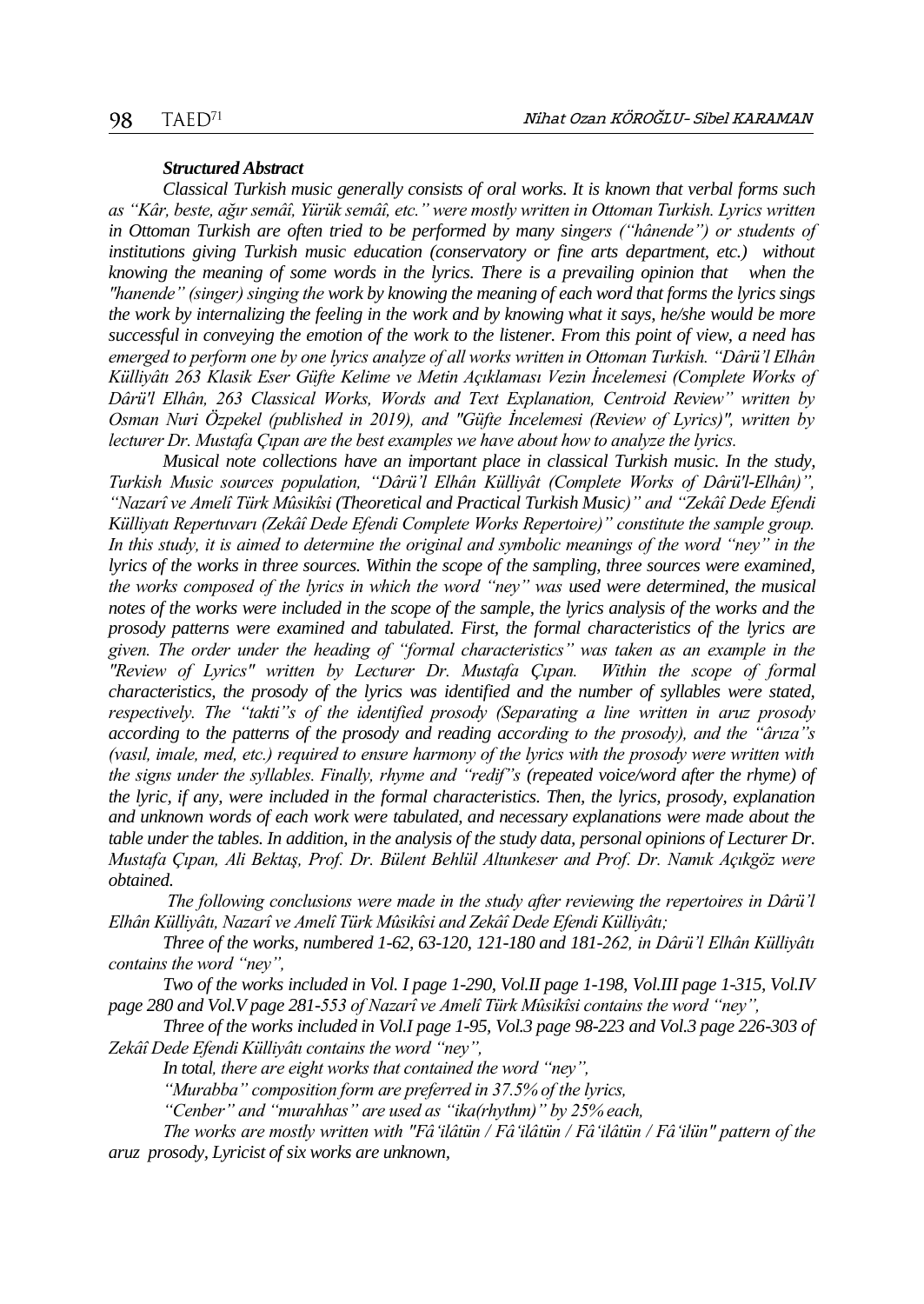*After identifying the prosody, when specifying the "ârıza"s, they can become to be complied with the prosody by not only with the "ârıza"s such as "imale, zihaf, med etc." but also in its form read in "takdîli" form,* 

*There are differences in the words when the different copies of some works are examined,*

*In the lyrics of the work named "Bâğda meyler içilir nâleler eyler neyler", the word "ney" is used in its literal meaning in the first line and in its symbolic meaning in the second line, and it is stated in "Sehi Bey Tezkiresi (Sehi Bey Collection of Biographies)" that it was written by Karamanlı Kâmi Mehmed Efendi,*

*Although the same work was as follows in "Dârü'l Elhân Külliyâtı",* 

*"Bâğda meyler içilir nâleler eyler neyler*

*Sesi çıkmaz acabâ bülbül uyur mu n'eyler*

*Güle gûş ettiremez yok yere bülbül inler*

*Varak-ı mihr ü vefâyı kim okur kim dinler",*

*it was in the following form in "Kınalızade Hasan Çelebi Tezkiresi (Kınalızade Hasan Çelebi Collection of Biographies)";*

*"Güle gûş itdürimez yok yire bülbül inler 'Işk destânını şimdi kim okır kim dinler Bende-i halka be-gûşum diyü yâd itdi meger Beni ol verd-i letâfet ki kulagum çınlar."*

*In the lyrics of the "Eyâ mâh-ı münîr-i burc-i ismet" work, the word "ney" is used in its literal meaning in "Okunsun şarkılar tanbûr u neyle" line, in its symbolic meaning in "Rûz ü şeb virdim budur mânend-i ney" of the lyrics of "Kasr-ı cennet havz-ı Kevser âb-ı hay" work, in its symbolic meaning in "Nâlemi ney eşkimi mey çeşmimi câm eyleyip" line of the lyrics of "Âh eder inler gönül ol turre-i şeb-gûn için" work, in its symbolic meaning in "Bezm-i aşkta ney gibi efgân eder pür-gamlere" line of the lyrics of the "Mûy-i jûlîdem oluptur serde anka' lânesi" work, in its literal meaning in "Bu zarb-ı fetih besteyi dem sâz-ı ney eyle" line of the lyrics of the "Hengâm-ı safâdır yine nûş-i mey eyle" work, in its literal meaning in the same line of the lyrics of the "Ney gibi inlersin ey dil mübtelâlık var gibi" work, and in its symbolic meaning in te same line of the lyrics of the "Râhat bulamam ney gibi zâr eylemeyince" work,*

In summary, when considering the total of eight works and lyrics, it was found out that the *word "ney" was used four times in its literal meaning and five times in its symbolic meaning.*

#### **Giriş**

Bundan yüzyıllar önce bestelenmiş eserleri derleyerek notalarını yayınlamak suretiyle Klasik Türk mûsikîsi repertuvarına sağlanan katkının kültürel anlamda zenginleşmeye vesile olduğu bir gerçektir. Bu katkıda en büyük pay; tecrübe, gözlem ve derlemelerle ortaya çıkardıkları eserlerin notalarını yayınlayan müzikologlarındır. Bu kıymetli çabalar neticesinde her daim başvurulabilecek bir kaynak listesi meydana gelmiştir. Bu bağlamda çalışmanın örneklemini oluşturan Dârü'l Elhân Külliyâtı, Nazarî ve Amelî Türk Mûsikîsi ve Zekâî Dede Efendi Külliyâtı yazılı kaynakları ülkemizdeki mûsikî kültürünün gelişmesinde önemli katkılar sağlamışlardır.

Türkiye'de kurulan ilk resmi mûsikî okulu olan Dârü'l Elhân, çeşitli yayın ve araştırma faaliyetleri yürüterek Türk mûsikîsi tarihine yön vermiş, Cumhuriyetin ilânından sonra nota yayınlayan ilk kurum olmuştur. Bu özelliği ile Klasik Türk mûsikîsi alanında önemli bir başvuru kitabı konumundadır (Dikmen, 2010, s.2)

Suphi Ezgi'ye ait beş ciltten oluşan, Türk musikisi kurallarının tecrübe ve gözlemler ışığında tespit edildiği "Nazarî ve Amelî Türk mûsikîsi" eseri ise, ilk kaynaklar esas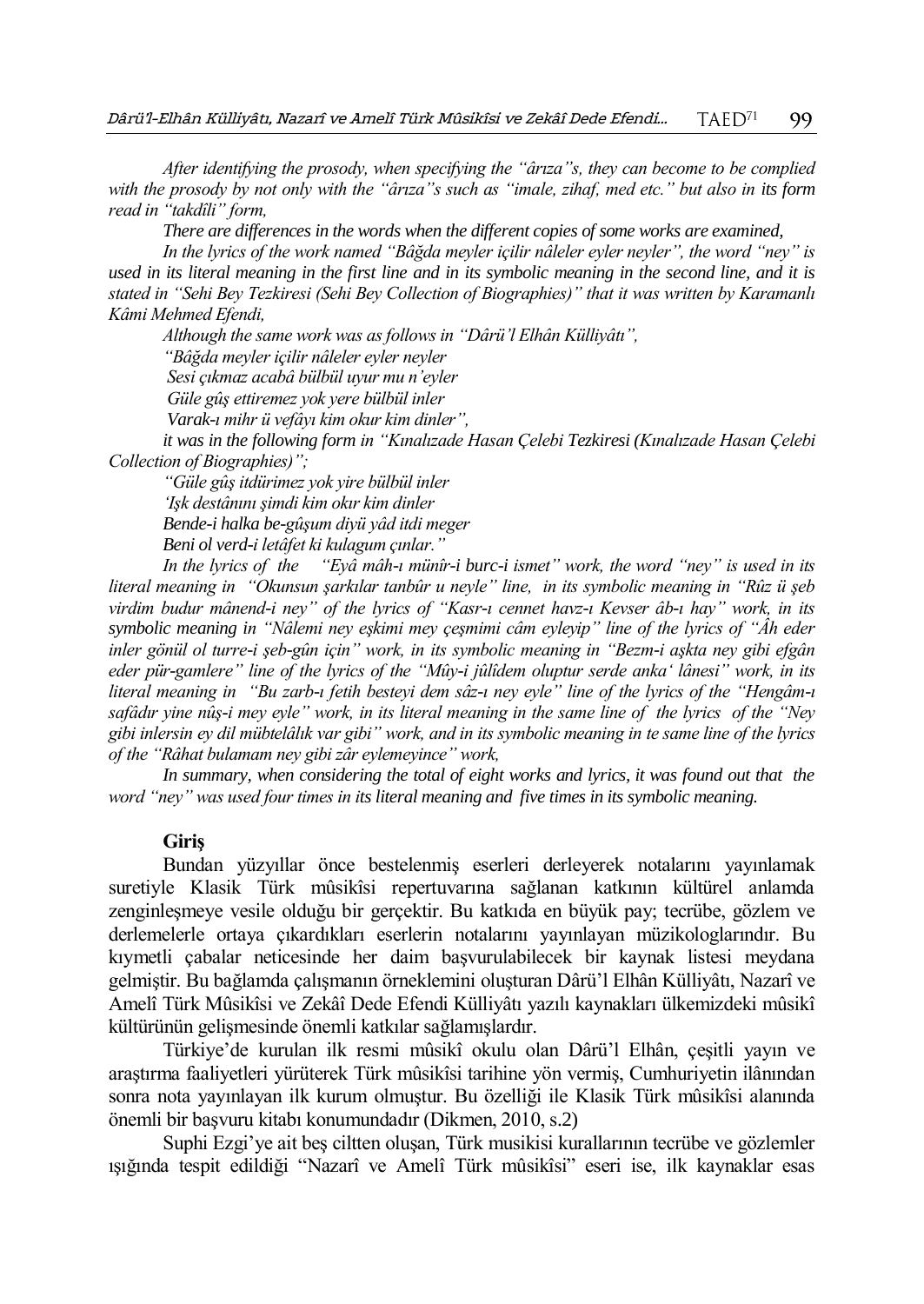alınarak titiz bir kaynak taraması yapılarak kaleme alınmıştır. Yazara ait yirmi beş eserin de yer aldığı bu kitapta 650 civarında yazar tarafından derlenen musiki eserinin notası bulunmaktadır (Sürelsan, 1995, s.52). Bir diğer kaynak olan Zekâî Dede Efendi Külliyâtı, Ahmet Irsoy ve M. Suphi Ezgi tarafından Zekâî Dede'nin klasik formdaki 117 adet kâr, beste, semâi ve şarkı formlarından eserleri notaya alınarak yayınlanmıştır (Özcan, 2013, s.196).

Çalışmada Türk Mûsikîsi kaynakları evreni, Dârü'l Elhân Külliyâtı, Nazarî ve Amelî Türk Mûsikîsi ve Zekâî Dede Efendi Külliyâtı Repertuvarı örneklem grubunu oluşturmaktadır.

Bu çalışmada öncelikle, Dârü'l Elhân Külliyâtı, Nazarî ve Amelî Türk Mûsikîsi ve Zekâî Dede Efendi Külliyâtı Repertuvarı incelenmiş, ney kelimesinin geçtiği güftelerden bestelenmiş eserler tespit edilmiş, eserlerin notaları örneklem kapsamına alınmış, eserlerin güfte analizi ve vezin özellikleri incelenerek tablolaştırılmıştır.

#### **Çalışmanın Amacı**

Dârü'l Elhân Külliyâtı, Nazarî ve Amelî Türk Mûsikîsi ve Zekâî Dede Efendi Külliyâtı Repertuvarında yer alan eserlerde ney kelimesinin geçtiği güftelerin vezin kalıplarının tespiti, şekil özelliklerinin incelenmesi, güfte analizinin yapılması ve üç kaynakta yer alan eserlerin güftelerinde geçen ney kelimesinin asıl ve sembolik anlamlarının tespit edilmesi amaçlanmıştır. Bu amaç doğrultusunda "Türk mûsikîsi kaynaklarında yer alan repertuvarlarda "ney" kelimesinin geçtiği güfteler nelerdir, bu güftelerin bilinmeyen kelimelerinin anlamları ve şekil özellikleri (vezin, kafiye, redif gibi) nelerdir?" sorusuna yanıt aranacaktır. Ana problem çerçevesinde aşağıda belirtilen alt problemlerin yanıtlarına da ulaşılmaya çalışılacaktır.

#### **Alt Problemler**

Aşağıda ilk mısraları verilen eserlerin güfteleri, güftelerin bilinmeyen kelimelerinin anlamları ve şekil özellikleri nelerdir?

- 1. "Bâğda meyler içilir nâleler eyler neyler"
- 2. "Eyâ mâh-ı münîr-i burc-i ismet"
- 3. "Kasr-ı cennet havz-ı kevser âb-ı hay"
- 4. "Âh eder inler gönül ol turre-i şeb-gûn için"
- 5. "Mûy-i jûlîdem oluptur serde anka' lânesi"
- 6. "Hengâm-ı safâdır yine nûş-i mey eyle"
- 7. "Ney gibi inlersin ey dil mübtelâlık var gibi"
- 8. "Râhat bulamam ney gibi zâr eylemeyince"

#### **Yöntem**

#### **Araştırmanın Modeli**

Bu çalışmada araştırma modellerinden biri olan Tarama modellerinden Belgesel Tarama modeli kullanılmıştır. Belgesel tarama; mevcut olguların yanı sıra eski kayıtların ve yazılı belgelerin sistemli bir şekilde yorumlandığı bir modeldir.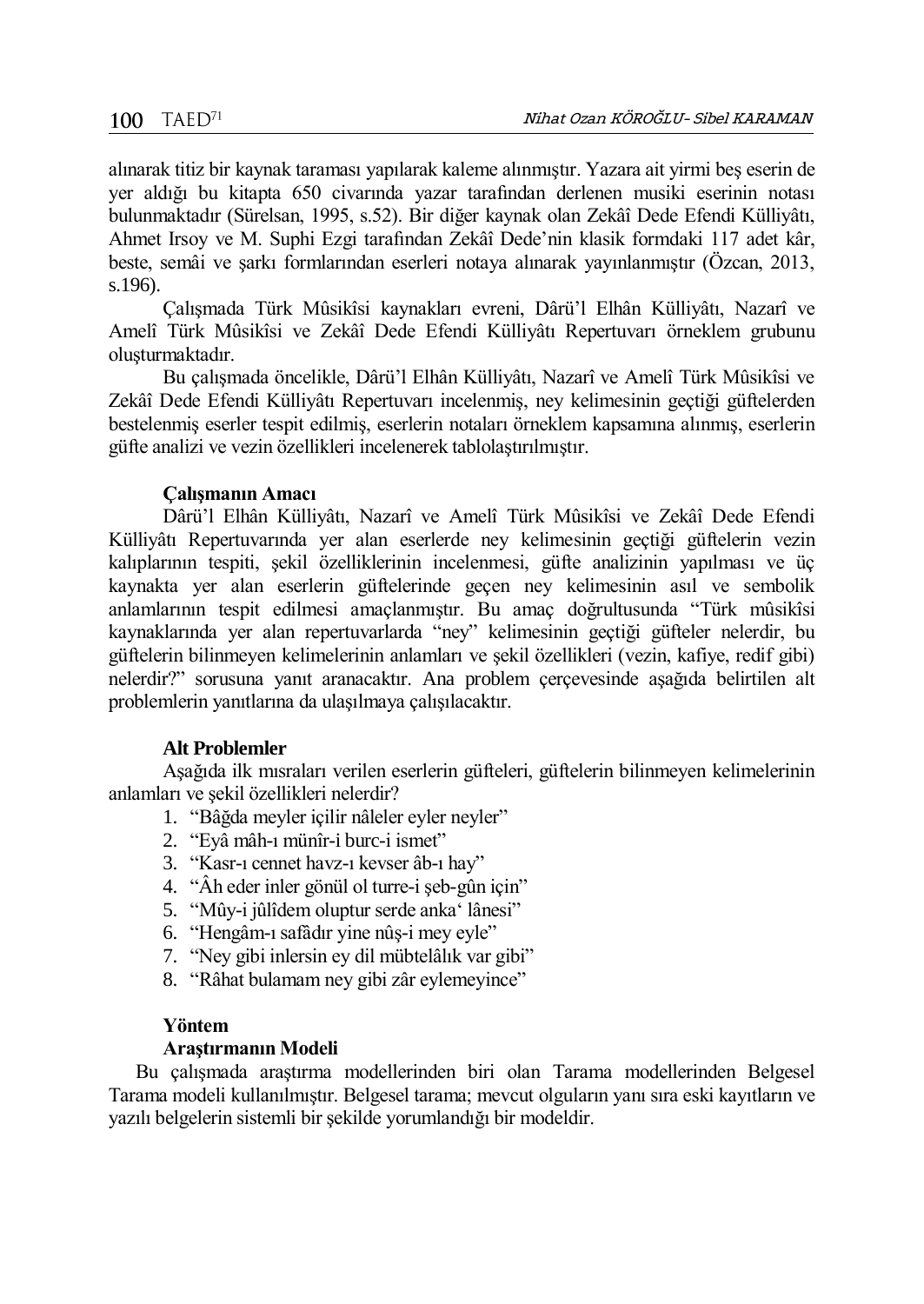#### **Verilerin Analizi**

 $\overline{a}$ 

Dârü'l Elhân Külliyâtı, Nazarî ve Amelî Türk Mûsikîsi ve Zekâî Dede Efendi Külliyâtında yer alan repertuvarlarda ney kelimesi geçen eserlerden elde edilen veriler içerik analizi yöntemi kullanılarak analiz edilmiştir. İçerik analizi; belirli kitap, belge ve metinlerin belli başlı özelliklerini dikkate alarak sayısal anlamda çıkarımlar yapılan bir tarama modeli olarak ifade edilmiştir (Karasar, 2011 s. 184.)

Çalışma kapsamında incelenen üç kaynakta yer alan repertuvarlardaki eserlerde ney kelimesinin geçtiği sekiz güfte belirlenmiş, "ney" kelimesi geçen güfte sayıları tablolaştırılmış, kaynakların künyesi çıkartılmış ve sekiz eser ayrı ayrı tablolar halinde; birinci tabloda eserin şekil özellikleri, ikinci tabloda ise eserin güftesi, vezni, açıklaması ve kelimeler başlıkları altında analiz edilmiştir. Ayrıca çalışma verilerinin analizinde; Dr. Öğr. Üyesi Mustafa Çıpan, Ali Bektaş, Prof. Dr. Bülent Behlül Altunkeser ve Prof Dr. Namık Açıkgöz'ün kişisel görüşlerine başvurulmuştur.

Üç Kaynakta yer alan repertuvarlarda "ney" kelimesinin geçtiği güftelerin sayısal olarak dağılımı Tablo 1'de gösterilmektedir.

| Türk Mûsikîsi Kavnakları      | "Nev" Kelimesi Gecen Güfte Savıları | $\frac{6}{9}$ |
|-------------------------------|-------------------------------------|---------------|
| Dârü'l Elhân Küllivâtı        |                                     |               |
| Nazarî ve Amelî Türk Mûsikîsi |                                     |               |
| Zekâî Dede Küllivâtı          |                                     |               |
| <b>Toplam</b>                 |                                     | 100           |

*Tablo 1. Ney Kelimesinin Geçtiği Güftelerin Sayısal Olarak Dağılımı*

Tablo 1'de Dârü'l Elhân Külliyâtı'nda üç, Nazarî ve Amelî Türk Mûsikîsi'nde iki ve Zekâî Dede Külliyâtı'nda üç olmak üzere toplamda sekiz adet "ney" kelimesi geçen güfte bulunduğu görülmektedir. Ayrıca Tablo 1'de bu sayısal oran % olarak da gösterilmiştir.

Çalışma kapsamında incelenen sekiz kaynakta "ney" kelimesinin geçtiği eserlerin adı, güfte şâiri, bestecisi, eserin formu, makamı, îkâ'sı ve güftenin bulunduğu kaynak ayrıntılı bir şekilde Tablo 2'de gösterilmektedir.

| <b>Eser Adı</b>    | Güfte Sâiri         | <b>Bestecisi</b>         | Form  | <b>Makam</b>        | Îkâ | Güftenin                |
|--------------------|---------------------|--------------------------|-------|---------------------|-----|-------------------------|
|                    |                     |                          |       |                     |     | Bulunduğu Kaynak        |
| Bâğda meyler       | Kâmî                | Hâfiz Şeydâ Dede         |       | Murabba' Nihâvend-i |     | MuhammesDârü'l Elhân    |
| icilir nâleler     | Mehmed              |                          | Beste | Kebîr               |     | Külliyâtı No: 106/A     |
| eyler neyler       | Efendi              |                          |       |                     |     | [5].                    |
| Eyâ mâh-1          | Mechul <sup>1</sup> | Ser-Müezzin Rif'at Sarkı |       | Nev'eser            |     | Devrihindî Dârü'l Elhân |
| münîr-i burc-i     |                     | Bey                      |       |                     |     | Külliyâtı No: 112/C     |
| ismet              |                     |                          |       |                     |     | [5]                     |
| Kasr-1 cennet      | Mechul              | Hammâmîzâde              | Kâr   | Ferahfezâ           |     | MuhammesDârü'l Elhân    |
| havz-1 kevser âb-l |                     | Ismâil Dede Efendi       |       |                     |     | Külliyâtı No: 48-49     |
| 1 hay              |                     |                          |       |                     |     | [5].                    |

*Tablo 2. Sekiz Kaynakta "Ney" Kelimesinin Geçtiği Eserlerin Künyesi*

<sup>1</sup> Çalışma kapsamında incelenen eserlerin çoğunda eserlerin şâiri belirtilmediğinden ve nota üzerinde tek bir isim yer aldığından Tablo 2'de güfte şâiri bölümünde "meçhul" olarak yazılmıştır.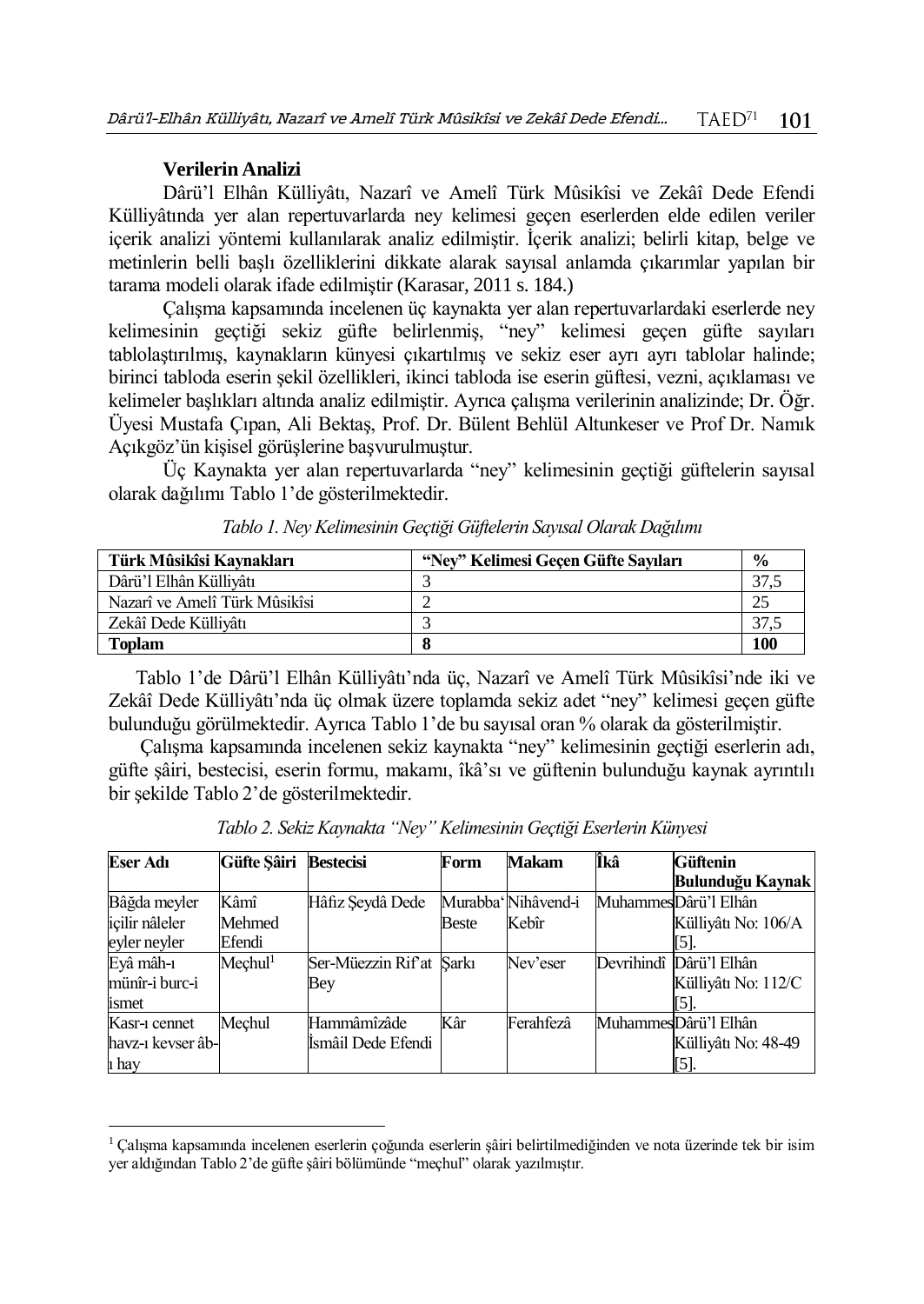| Âh eder inler<br>Gönül ol turre-i<br>şeb-gûn için         | Mechul | Tanbûrî Ali Efendi         | Murabba' Evic<br>Beste |                          | Cenber          | Nazarî ve Amelî<br>Türk Mûsikîsi Cilt:5,<br>s: 146-147 / 426-427<br>[6]. |
|-----------------------------------------------------------|--------|----------------------------|------------------------|--------------------------|-----------------|--------------------------------------------------------------------------|
| Mûy-i jûlîdem<br>oluptur serde<br>anka' lânesi            | Hasbî  | Şâkir Ağa                  | Sarkı                  | Rast                     |                 | Ağır Aksak Nazarî ve Amelî<br>Türk Mûsikîsi Cilt-1<br>s: 053 [7].        |
| Hengâm-1<br>safâdır vine nûs-i<br>mey eyle                | Mechul | Hâfiz Mehmet<br>Zekâî Dede | <b>Beste</b>           | Murabba' Muhayyer        | Darb-1<br>Fetih | Zekâî Dede Efendi<br>Külliyâtı Cild 1 s: 75-<br>77 [8].                  |
| Ney gibi inlersin Mechul<br>ey dil mübtelâlık<br>var gibi |        | Hâfiz Mehmet<br>Zekâî Dede | <b>Beste</b>           | Acem                     | Cenber          | Zekâî Dede Efendi<br>Külliyâtı Cilt: 1 s:64<br>[8].                      |
| Râhat bulamam Mechul<br>ney gibi zâr<br>eylemeyince       |        | Hâfiz Mehmet<br>Zekâî Dede | Ağır<br>Semâî          | Bayâtî<br><b>Bûselik</b> | Sengin<br>Semâî | Zekâî Dede Efendi<br>Külliyâtı Cilt 2 s:<br>120-121 [9].                 |

Tablo 2'de araştırma kapsamında incelenen sekiz eserin künyesi gösterilmektedir. Tablo 2'de yer alan sekiz güfte incelendiğinde form olarak %37,5 oranla murabba beste formunun tercih edildiği, îkâ olarak %25'er oranla çenber ve muhammes kullanıldığı ve altı eserin güfte şâirinin meçhul olduğu görülmektedir.

Çalışma kapsamında incelenen sekiz eserin ilgili tablolarda güfte açıklaması yapılırken bilinmeyen kelimelerin anlamları da tabloların en alt satırında gösterilmiştir. (bkz: Tablo 5) Bilinmeyen kelimelerin anlamları için; Dârü'l Elhân Külliyâtında bulunan eserlerde Osman Nuri Özpekel'in (Özpekel, 2019) "Dârü'l Elhân Külliyâtı 263 Klasik Eser Güfte Kelime ve Metin Açıklaması Vezin İncelemesi" ve Ferit Devellioğlu'nun (Develioğlu, 2012) "Osmanlıca-Türkçe Ansiklopedik Lûgatı"ndan, Nazarî ve Amelî Türk Mûsikîsi ve Zekâî Dede Efendi Külliyâtında bulunan eserlerde ise Ferit Devellioğlu'nun "Osmanlıca-Türkçe Ansiklopedik Lûgatı"ndan ve Kubbealtı Akademisi Kültür ve Sanat Vakfı'nın internet tabanlı kaynağından istifade edilmiştir. Adı geçen kaynaklar kaynakça bölümünde gösterilmiştir.

Ayrıca içerisinde "ney" kelimesinin geçtiği sekiz eserin güftesi analiz edilerek açıklaması yapılırken, tabloda güftelerde geçen bilinmeyen kelimelerin anlamlarına da yer verilmiş, bununla görsel anlamda eseri bütünüyle yansıtmak amaçlanmıştır. Bu bölümde kullanılan kısaltmalar ve anlamları Dr. Öğr. Üyesi Mustafa Çıpan'ın (Çıpan, 1999) Güfte İncelemesi ve Ferit Devellioğlu'nun Osmanlıca-Türkçe Sözlüğü'nden alınmış ve Tablo 3'te gösterilmiştir.

| Kısaltmalar | Anlamları          |
|-------------|--------------------|
| a           | Arapca             |
| a.f.n.      | Arapça Farsça Nida |
| a.i.        | Arapça İsim        |
| a.s.        | Arapça Sıfat       |
| Astr.       | Astronomi          |
| b.          | <b>Birlesik</b>    |
| biy.        | Biyoloji           |
| c.          | Cemi               |

*Tablo 3. Sekiz Eserin Güftesinde Geçen Bilinmeyen Kelimelerin Anlamlarındaki Kısaltmalar*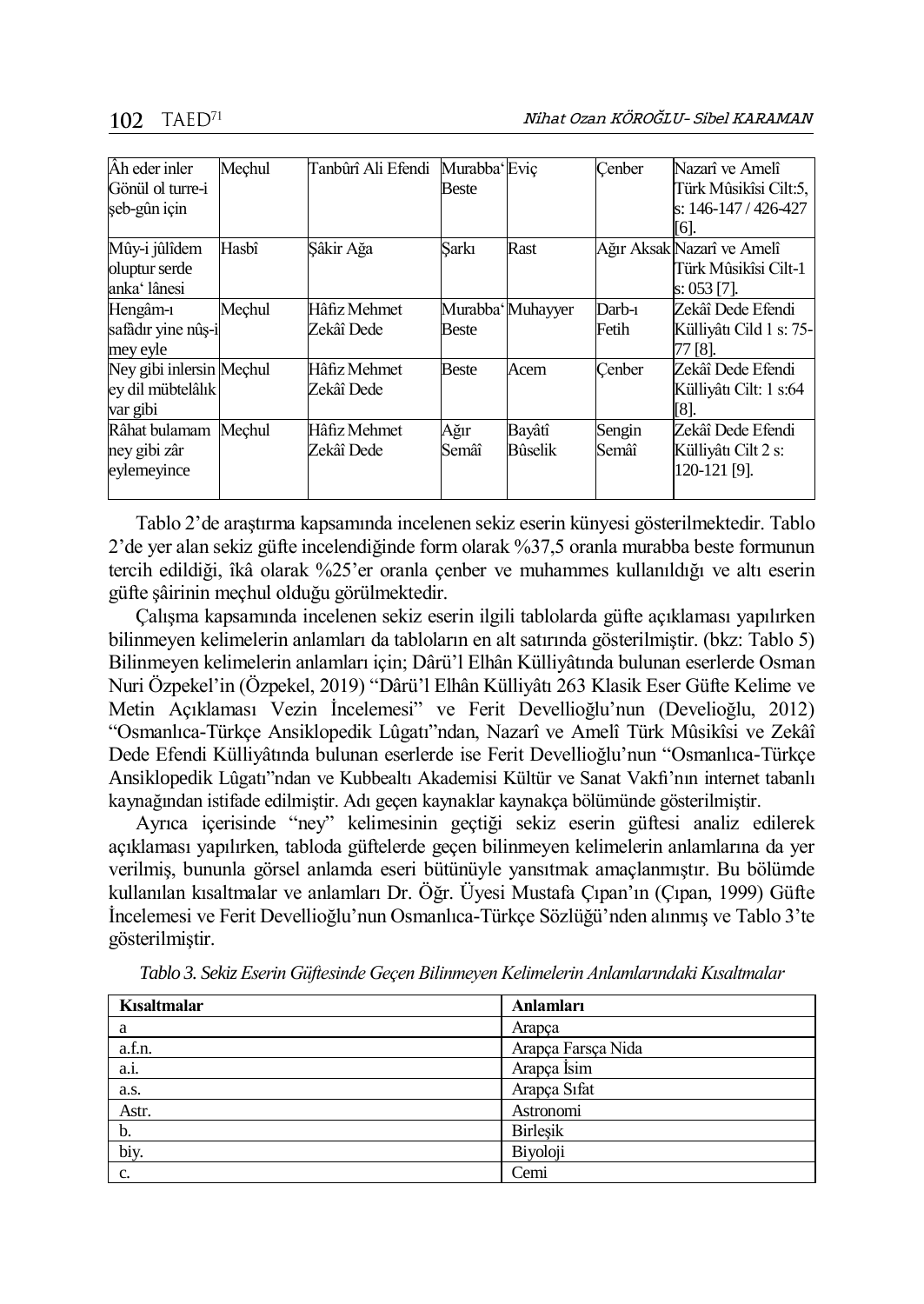| f.        | Farsça                |
|-----------|-----------------------|
| f.b.i.    | Farsça Birleşik İsim  |
| f.b.s.    | Farsça Birleşik Sıfat |
| f.e.      | Farsça Edat           |
| $f_{.1.}$ | Farsça İsim           |
| f.s.      | Farsça Sıfat          |
| f.s.      | Farsça Sıfat          |
| i.        | İsim                  |
| mec.      | Mecazen               |
| müz.      | Müzik                 |
| О.        | Osmanlıca             |
| S.        | S <sub>1</sub> fat    |
| tas.      | Tasavvuf              |
| zf.       | Zarf                  |

## **Bulgular ve Yorum**

 $\overline{a}$ 

### **Birinci Alt Probleme Yönelik Bulgular ve Yorum**

Bestesi Hâfız Şeydâ Dede'ye ait olan muhammes îkâında, nihâvend-i kebîr makamındaki murabba' bestenin güftesi Kâmî Mehmed Efendi'ye ait olup "Dârü'l Elhân Külliyâtı No: 106/A" da bulunmaktadır. Tablo 4'te eserin güftesinin şekil özellikleri<sup>2</sup>, Tablo 5'te ise güftesi, vezni, açıklaması ve bilinmeyen kelimeleri yer almaktadır.

*Tablo 4. "Bâğda meyler içilir nâleler eyler neyler" Mısraı ile Başlayan Eserin Şekil Özellikleri* 

| Sekil Özellikleri                                                                                                            |             |  |  |
|------------------------------------------------------------------------------------------------------------------------------|-------------|--|--|
|                                                                                                                              | Hece Sayisi |  |  |
| Bâğda meyler / içilir nâ / leler eyler neyler<br>$-\cdot$ - $-\cdot$ / $\cdot$ - $-\cdot$ / $\cdot$ - $-\cdot$ / $-\cdot$ -  | 14          |  |  |
| Sesi çıkmaz / acabâ bül / bül <b>u</b> yur <b>mu /</b> n'eyler<br>$\cdots$ --/ $\cdots$ -/ $\cdots$ -/ --                    | 14          |  |  |
| Güle gûş et / tiremez yok / yere bülbül inler<br>$\cdots$ __ / $\cdots$ _ / $\cdots$ _ / $\cdots$ _ /                        | 14          |  |  |
| Varak-ı mihr / ü vefâyı / kim okur, kim / dinler<br>$\bm{\cdot\cdot}=-/ \bm{\cdot} \bm{\cdot}=-/ \bm{\cdot} \bm{\cdot}=-/--$ | 14          |  |  |
| <b>Takti:</b> $4/4/4/4/3$<br>(2)                                                                                             |             |  |  |
| Vezin: Fe'ilâtün / Fe'ilâtün / Fe'ilâtün / Fe'ilün<br>(Fâ'ilâtün)<br>(Fa'lün)                                                |             |  |  |
|                                                                                                                              |             |  |  |

<sup>2</sup> Dr. Öğr. Üyesi Mustafa Çıpan'ın "Güfte İncelemesi" kitabında Şekil Özellikleri başlığı adı altındaki sıralama örnek alınmıştır.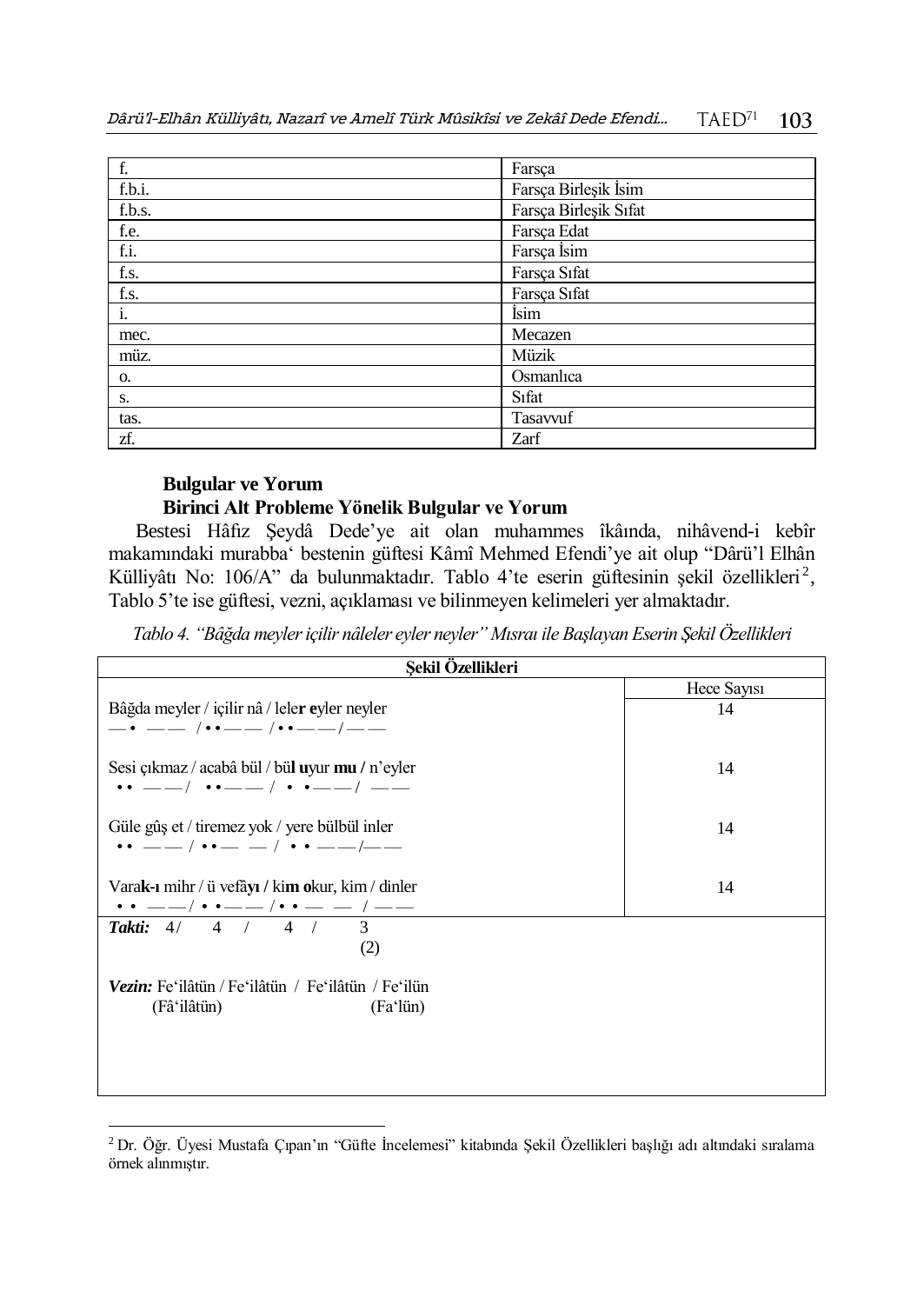$\overline{a}$ 

| Arızalar:                                  |  |
|--------------------------------------------|--|
| Bâğda meyler içilir nâleler eyler          |  |
| $\mathbf v$                                |  |
| (vasıl)                                    |  |
| Sesi çıkmaz acabâ bülbül uyur mu           |  |
| $\mathbf v$                                |  |
| (vasil) (imale)                            |  |
| Varak-ı mihr ü vefâyı kim okur, kim dinler |  |
| $\sqrt{}$<br>$\mathbf \sigma$              |  |
| (vasıl ve imale) (imale)(vasıl)            |  |
| <b>Kafive ve Redif</b>                     |  |
|                                            |  |
| Bâğda meyler içilir nâleler eyler neyler   |  |
| Sesi çıkmaz acaba bülbül uyur mu n'eyler   |  |
| Güle gûş ettiremez yok yere bülbül inler   |  |
|                                            |  |
| Varak-ı mihr ü vefâyı kim okur, kim dinler |  |
| (kafive)                                   |  |

Tablo 4'te, "Bâğda meyler içilir nâleler eyler neyler" mısraı ile başlayan güftenin şekil özellikleri gösterilmektedir. Güftenin hece sayısı 14, vezni ise *"Fe'ilâtün (Fâ'ilâtün) / Fe'ilâtün / Fe'ilâtün / Fe'ilün (Fa'lün)"*dür. Aruzun *Fe'ilâtün Fe'ilâtün Fe'ilâtün Fe'ilün* kalıbının, ilk tef'ilesinin **Fâ'ilâtün (— • — —)**, son tef'ilesinin de *Fa'lün (— —)* şeklinde kullanılmasına ruhsat verilmiştir. Takti 4 / 4 / 4 / 3 (2) şeklindedir. Açık ve kapalı heceler vezne uygun şekilde gösterilmiştir. *Vasıl*larla kapalı heceler açılarak; *imale*lerle heceler uzatılıp kapatılarak mısraların vezne uygunlukları sağlanmıştır. Güftenin kafiyeyi teşkil eden bölümü koyu renkle altı çizilerek belirtilmiştir.

| Tablo 5. "Bâğda meyler içilir nâleler eyler neyler" Mısraı ile Başlayan Eserinin Güftesi, Vezni, |
|--------------------------------------------------------------------------------------------------|
| Acıklaması ve Kelimeler                                                                          |

|                | Bâğda meyler içilir nâleler eyler neyler<br>Sesi çıkmaz acabâ bülbül uyur mu n'eyler |  |  |
|----------------|--------------------------------------------------------------------------------------|--|--|
|                | Güle gûş ettiremez yok yere bülbül inler                                             |  |  |
|                | Varak-ı mihr ü vefâyı kim okur kim dinler <sup>3</sup> (İsen, 1998, s.223)           |  |  |
| <b>Eserin</b>  |                                                                                      |  |  |
| <b>Güftesi</b> | (Güle gûş itdürimez yok yire bülbül inler                                            |  |  |
|                | 'Işk destânını şimdi kim okır kim dinler                                             |  |  |
|                | Bende-i halka be-gûşum diyü yâd itdi meger                                           |  |  |
|                | Beni ol verd-i letâfet ki kulagum çınlar) <sup>4</sup> (Eyduran, 2009)               |  |  |
| Vezni          | Fe'ilâtün Fe'ilâtün Fe'ilâtün Fe'ilün                                                |  |  |
|                | (Fâ'ilâtün)<br>(Fâ'lün)                                                              |  |  |
|                | Bâğda (saz ve söz meclisinde) şarap içilirken neyler inlemektedir. Meclis (bâğ) bu   |  |  |
| Acıklaması     | haldeyken bülbülün hiç sesi çıkmamaktadır. Uyumakta mıdır acabâ bülbül. Güle sesini  |  |  |
|                | duyuramayacağını bildiği için boş yere inlemekte olan bülbülün ümitsizliği gibi, hiç |  |  |
|                | kimse de dostluk ve vefa sayfasını açıp okumamaktadır.                               |  |  |

3 Sehî Bey Tezkiresinde Karamanlı Kâmi Mehmed Efendi'ye ait olarak gösterilmektedir.

4 Eserin güftesi Dârü'l Elhân Külliyâtı No: 106/A daki nota altında Tablo 4'teki gibi olmasına rağmen, güfte Kınalızade Hasan Çelebi Tezkiresi'nde bu şekliyle bulunmaktadır.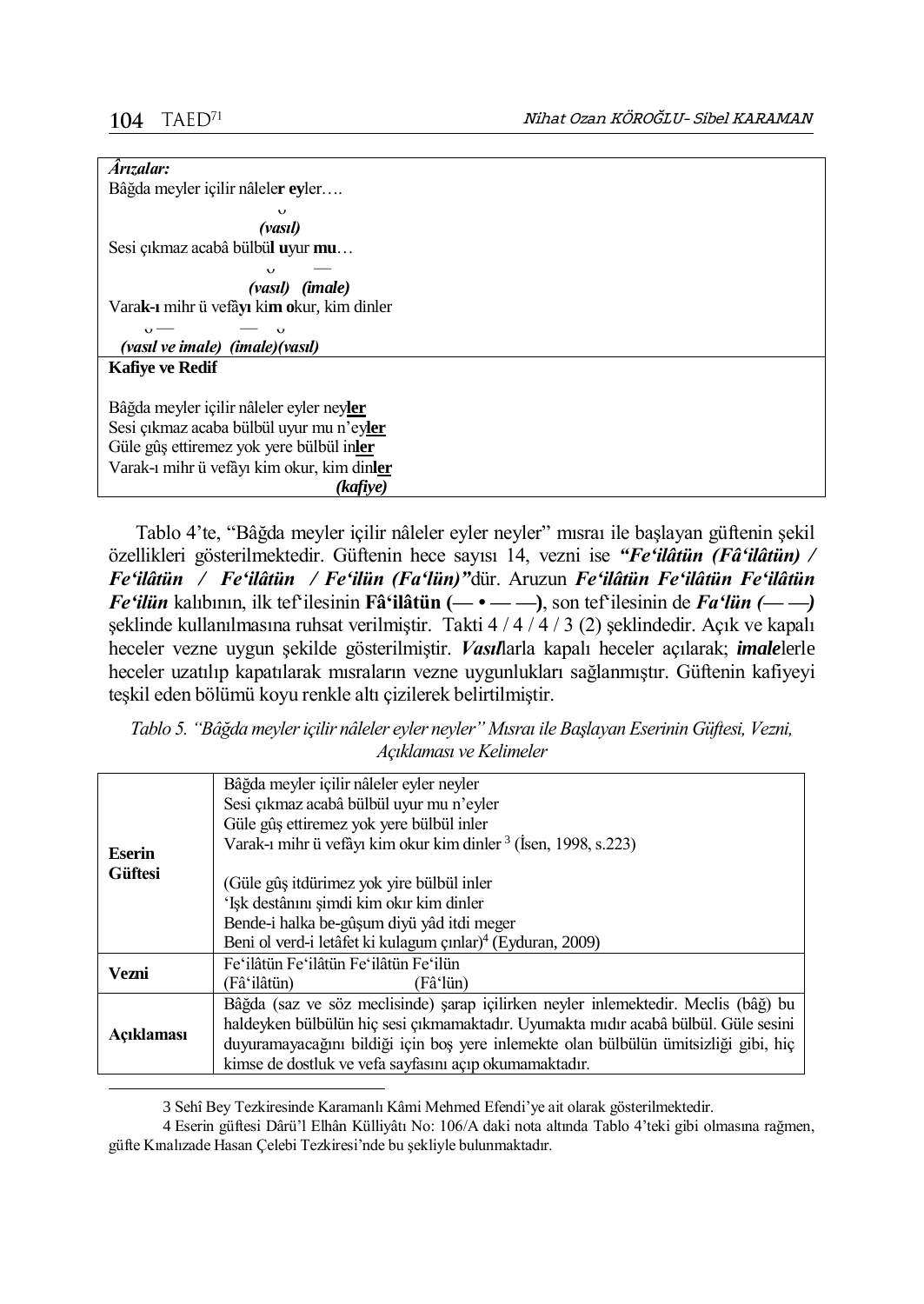|                  | mey (f.i.): şarap, bâde.                                                                   |
|------------------|--------------------------------------------------------------------------------------------|
|                  | nâle (f.i.): inleme, inilti.                                                               |
|                  | gûş (f.i.): 1. kulak.2. işitme, dinleme.                                                   |
|                  | varak (a.i.c: evrâk, vırak): 1. yaprak. 2. kâğıt veyâ kitap yaprağı. 3. yazılmış kâğıt. 4. |
|                  | altın, gümüş ve sâir mâdenlerden dövülerek yapılan ince yaprak.                            |
| <b>Kelimeler</b> | mihr: 1. günes. 2. mec. sevgi, dostluk.                                                    |
|                  | vefà (a.i.): 1. sözünde durma, sözünü yerine getirme. 2. dostluğu devâm ettirme. 3.        |
|                  | yetişme, yetme, kâfi gelme. 4. ödeme.                                                      |
|                  | varak-ı mihr ü vefâ: sevgi ve vefâ, sözde sevgide sadâkatin kâğıdı.                        |
|                  | varak-ı mihr ü vefâ'yı kim okur, kim dinler: [birçok Dîvan Edebiyâtı şâiri tarafından      |
|                  | bu cümle, bu mısra: "artık kimsede dostluk, sadakat ve vefâ kalmadı, kimse bunları         |
|                  | önemsemiyor" mânâsına gelir.                                                               |

Tablo 5'te, birinci mısrada ney asıl anlamıyla kullanılmıştır. İkinci mısrada kullanılan "n'eyler" kelimesi "ne eyler'in bitişmiş hâlidir ve "ney" kelimesi ile ses benzerliği dışında bir ilgisi bulunmamaktadır. Klasik şiirde bülbül; sevgilisinin güzelliklerini anlatarak ağlayan, inleyen ağlayıp inleyen âşık olarak tasvir edildiğinden gül ile ilişkilendirilmiş ve bülbülün çıkarmış olduğu sesler neyden çıkan ses ile özdeşleştirilmiştir (Tok, 2014, s.266). "Bâğda meyler içilir nâleler eyler neyler" adlı eserin güftesinde de ümitsizliğe düşmüş bir sevgilinin hali sembolik olarak neyle anlatılmak istenmiştir.

### **İkinci Alt Probleme Yönelik Bulgular ve Yorum**

Bestesi Ser-Müezzin Rif'at Bey'e ait olan devrihindî îkâında nev'eser makamındaki şarkının güfte şâiri bilinmemektedir. "Dârü'l Elhân Külliyâtı No: 112/C" de bulunan eser Tablo 6 ve 7'de analiz edilmiştir. Tablo 6'da eserin güftesinin şekil özellikleri, Tablo 7'de ise güftesi, vezni, açıklaması ve kelimeleri yer almaktadır.

| Sekil Özellikleri                           |        |
|---------------------------------------------|--------|
|                                             | Hece   |
| Eyâ mâh-ı / münîr-i burç / -i ismet         | Sayısı |
| $\cdot$ ——— / $\cdot$ ——— / $\cdot$ ——      | 11     |
| Sana sa'd o / la bu sûr-i / meserret        |        |
| $\cdot$ ——— / $\cdot$ ——— / $\cdot$ ——      | 11     |
| Hüdâ göster / meye rû-yi / küdûret          |        |
| $\cdot$ --- / $\cdot$ --- / $\cdot$ --      | 11     |
| Sana sa'd o / la bu sûr-i / meserret        |        |
| $\cdot$ ——— / $\cdot$ ——— / $\cdot$ ——      | 11     |
|                                             |        |
| Senin ey gon / ce-i bâğ-ı / ferah-zâ        |        |
| $\bullet$ — — — /• ———/• ——                 | 11     |
| Adîlin gör / memiştir çeşm / -i dünyâ       |        |
| $\cdot$ ———/ $\cdot$ ——— / $\cdot$ ——       | 11     |
| Pür etsin kal / bini şevk i / le Mevlâ      |        |
| $\cdot$ ———— / $\cdot$ ——— / $\cdot$ ——     | 11     |
| Sana sa'd o / la bu sûr-i / meserret        |        |
| $\cdot$ ———— / $\cdot$ ——— / $\cdot$ ——     | 11     |
|                                             |        |
| Okunsun şar / kılar tanbûr / <b>u</b> neyle |        |
| $\cdot$ ——— / $\cdot$ ——— / $\cdot$ ——      | 11     |

*Tablo 6. "Eyâ mâh-ı münîr-i burc-i ismet" Mısraı ile Başlayan Eserin Şekil Özellikleri*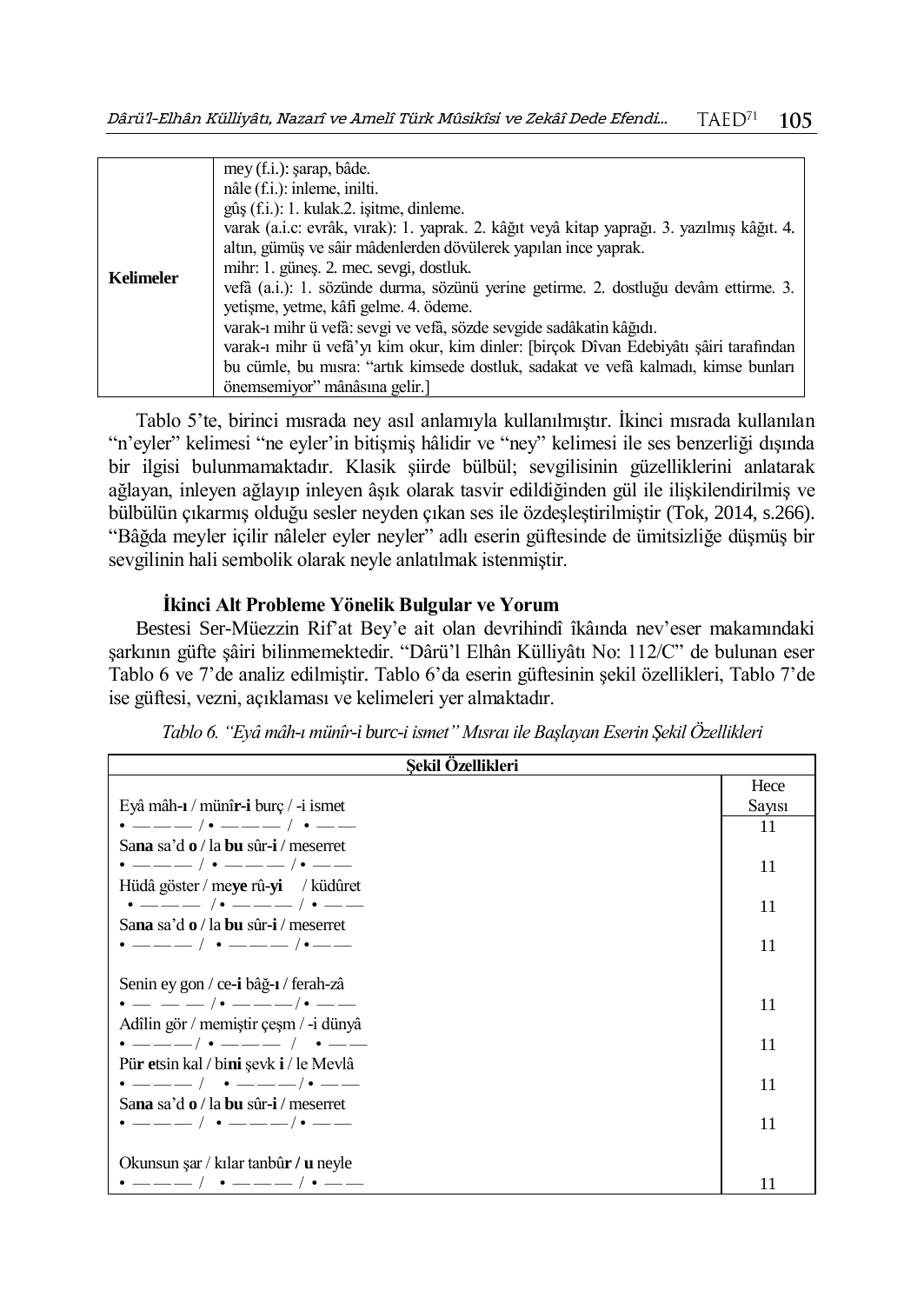# 106  $T A E D^{71}$

| Sadâ versin / felek âvâz / -ı heyle<br>• ——— / • ——— / • ——                         | 11       |
|-------------------------------------------------------------------------------------|----------|
| Safâ kesbey / le dâim han / de y(i)le                                               |          |
| • ——— / • ——— /•——<br>Sana sa'd o / la bu sûr-i / meserret                          | $10(+1)$ |
| $\cdot$ ——— / $\cdot$ ———/ $\cdot$ ——                                               | 11       |
|                                                                                     |          |
| Takti: 4/<br>4<br>3<br>$\sqrt{2}$                                                   |          |
| Vezin: Mefâ'îlün / Mefâ'îlün / Fe'ûlün                                              |          |
| Ârızalar:                                                                           |          |
| Eyâ mâh-ı münîr-i burc-i ismet                                                      |          |
| (imale) (imale)<br>Sana sa'd ola bu sûr-i meserret                                  |          |
| (imale) (imale)(imale) (imale)<br>Hüdâ göstermeye rû-yi küdûret                     |          |
| ( <i>imale</i> ) ( <i>imale</i> )<br>Senin ey gonce-i bâğ-ı ferah-zâ                |          |
| (imale) (imale)<br>Pür etsin kalbini şevk ile Mevlâ                                 |          |
| $\mathbf{\dot{v}}$<br>(imale) (imale)<br>(vasıl)<br>Okunsun şarkılar tanbûr u neyle |          |
| $\ddot{\phantom{0}}$                                                                |          |
| (vasıl)<br>Sadâ versin felek âvâz 1 heyle                                           |          |
| v                                                                                   |          |
| (vasıl)<br>Safà kesbeyle dâim handey(i)le                                           |          |
|                                                                                     |          |
| (imale)                                                                             |          |
| <b>Kafiye ve Redif</b>                                                              |          |
| Eyâ mâh-ı münîr-i burc-i ismet                                                      |          |
| Sana sa'd ola bu sûr-i meserret                                                     |          |
| Hüdâ göstermeye rû-yi küdûret<br>Sana sa'd ola bu sûr-i meserret                    |          |
| (kafiye)                                                                            |          |
|                                                                                     |          |
| Senin ey gonce-i bâğ-ı ferah-zâ                                                     |          |
| Adîlin görmemiştir çeşm-i dünyâ<br>Pür etsin kalbini şevk ile Mevlâ                 |          |
| Sana sa'd ola bu sûr-i meserret                                                     |          |
| (kafiye)                                                                            |          |
| Okunsun şarkılar tanbûr u nev le                                                    |          |
|                                                                                     |          |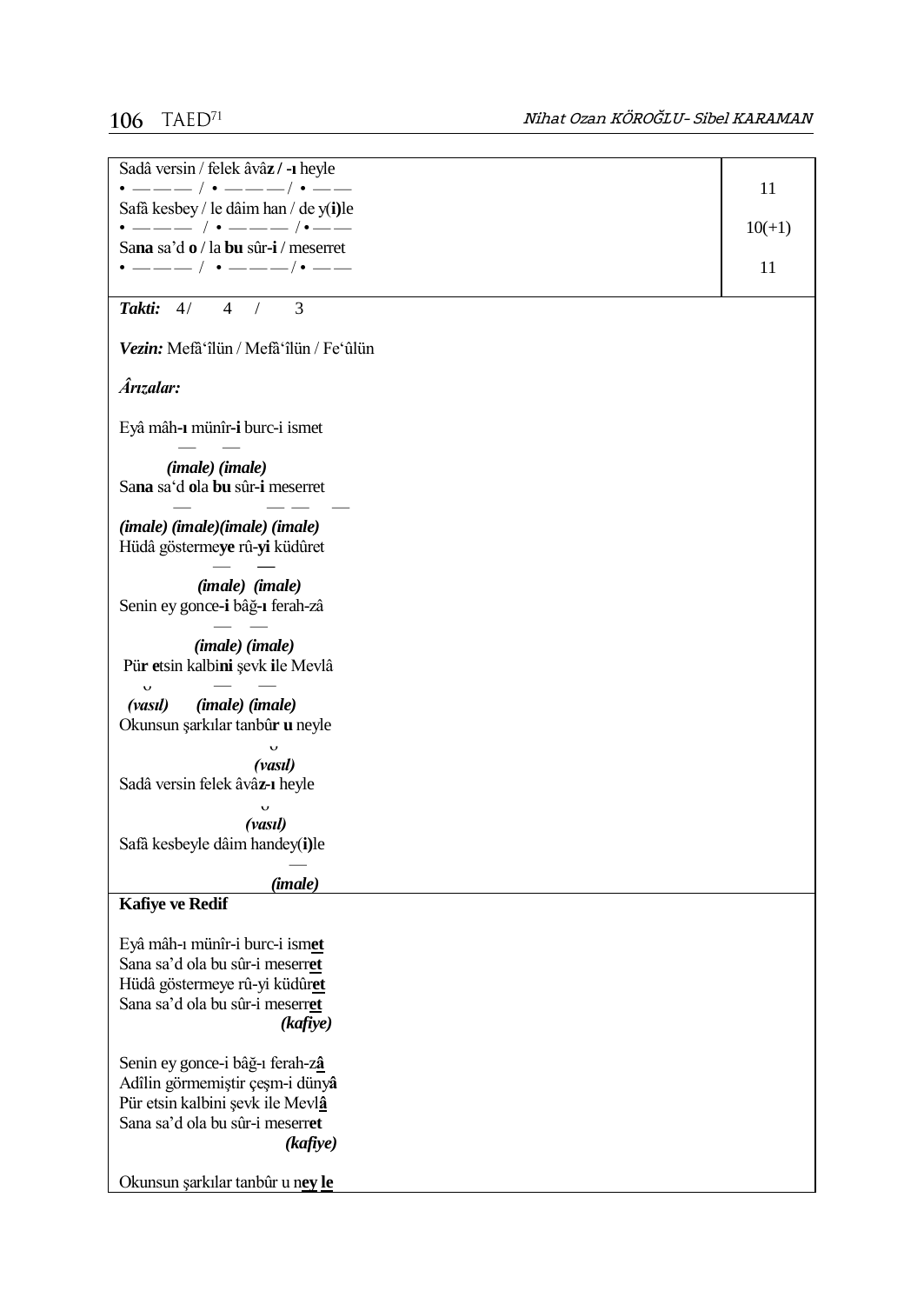Sadâ versin felek âvâz-ı h**ey le** Safâ kesbeyle dâim hand**ey le**  Sana sa'd ola bu sûr-i meserr**et** *(kafiye)(redif)*

Tablo 6'da, "Eyâ mâh-ı münîr-i burc-i ismet" mısraı ile başlayan güftenin şekil özellikleri gösterilmektedir. 3. kıtanın 3. mısraındaki güfte nota altında "Safâ kesbeyle dâim handeyle" dir. Ancak Ethem Ruhi Üngör'ün Güfteler Antolojisi cilt 2, s:761'de "Safâ kesbeyle dâim hande ile" yazmaktadır. Anlamı bozmadığı gibi vezne uygunluğu açısından da Güfteler Antolojisi'ndeki şekli tercih edilmek istenilse de kafiye ve redif bakımından "handeyle" nin uygun olduğu düşünülerek şekil özellikleri bölümünde taktîli okunduğu şekli ile parantez içerisinde harflendirme ile gösterilmiştir. Güftenin hece sayısı 11, vezni ise *"Mefâ'îlün / Mefâ'îlün / Fe'ûlün"*dür. Takti 4 / 4 / 3 şeklindedir. Açık ve kapalı heceler vezne uygun şekilde gösterilmiştir. *Vasıl*larla kapalı heceler açılarak; *imale*lerle heceler uzatılıp kapatılarak mısraların vezne uygunlukları sağlanmıştır. Güftenin kafiye ve redif teşkil eden bölümleri koyu renkle altı çizilerek belirtilmiştir.

*Tablo 7. "Eyâ mâh-ı münîr-i burc-i ismet" Mısraı ile Başlayan Eserinin Güftesi, Vezni, Açıklaması ve Kelimeler*

|                  | Eyâ mâh-ı münîr-i burc-i ismet                                                                                        |
|------------------|-----------------------------------------------------------------------------------------------------------------------|
|                  | Sana sa'd ola bu sûr-i meserret                                                                                       |
|                  | Hüdâ göstermeye rû-yi küdûret                                                                                         |
|                  | Sana sa'd ola bu sûr-i meserret                                                                                       |
|                  | Senin ey gonce-i bâğ-ı ferah-zâ                                                                                       |
| <b>Eserin</b>    | Adîlin görmemiştir çeşm-i dünyâ                                                                                       |
| <b>Güftesi</b>   | Pür etsin kalbini şevk ile Mevlâ                                                                                      |
|                  | Sana sa'd ola bu sûr-i meserret                                                                                       |
|                  |                                                                                                                       |
|                  | Okunsun şarkılar tanbûr u neyle                                                                                       |
|                  | Sadâ versin felek âvâz-ı heyle                                                                                        |
|                  | Safâ kesbeyle dâim handeyle                                                                                           |
|                  | Sana sa'd ola bu sûr-i meserret (Özpekel, 2019, s.182)                                                                |
| Vezni            | Mefâ'îlün Mefâ'îlün Fe'ûlün                                                                                           |
|                  | Ey namus ve şeref burcundan yükselen mehtâb, bu eğlence ve şenlik (düğün ya da                                        |
|                  | ziyafet) sana uğurlu olsun. Allah sana keder yüzü göstermesin, bu eğlence ve şenlik                                   |
|                  | (düğün ya da ziyafet) sana uğurlu olsun.                                                                              |
|                  | Ey rahat ve huzur artıran bâğın goncası, bu dünyanın gözü senin dengini, benzerini                                    |
| Açıklaması       | görmemiştir. Allah senin kalbini sevinçle doldursun, bu eğlence ve şenlik (düğün ya da<br>ziyafet) sana uğurlu olsun. |
|                  | Okunsun şarkılar tanbûr ve ney ile, Hey hey sesi ile yankılansın gökyüzü, gülüşünle,                                  |
|                  | neșenle daima rahat ve huzur elde et, bu eğlence ve şenlik (düğün ya da ziyafet) sana                                 |
|                  | uğurlu olsun.                                                                                                         |
|                  | eyâ (a.f.n.): "ey, hey"! mânâsına gelen ve Arapça kelime ve terkiplere giren nidâ                                     |
|                  | edatıdır.                                                                                                             |
| <b>Kelimeler</b> | mâh (f.i.): 1. astr. Ay. 2. senenin on ikide bir kısmı, ay.                                                           |
|                  | münîr (a.s. nûr'dan): 1. nurlandıran, ışık veren, parlak. 2. i. erkek adı.                                            |
|                  | burc (a.i.c. burûc): 1. kale, hisar çıkıntısı, kule. 2. yuvarlak binâ. 3. Güneşin ayrıldığı on                        |
|                  |                                                                                                                       |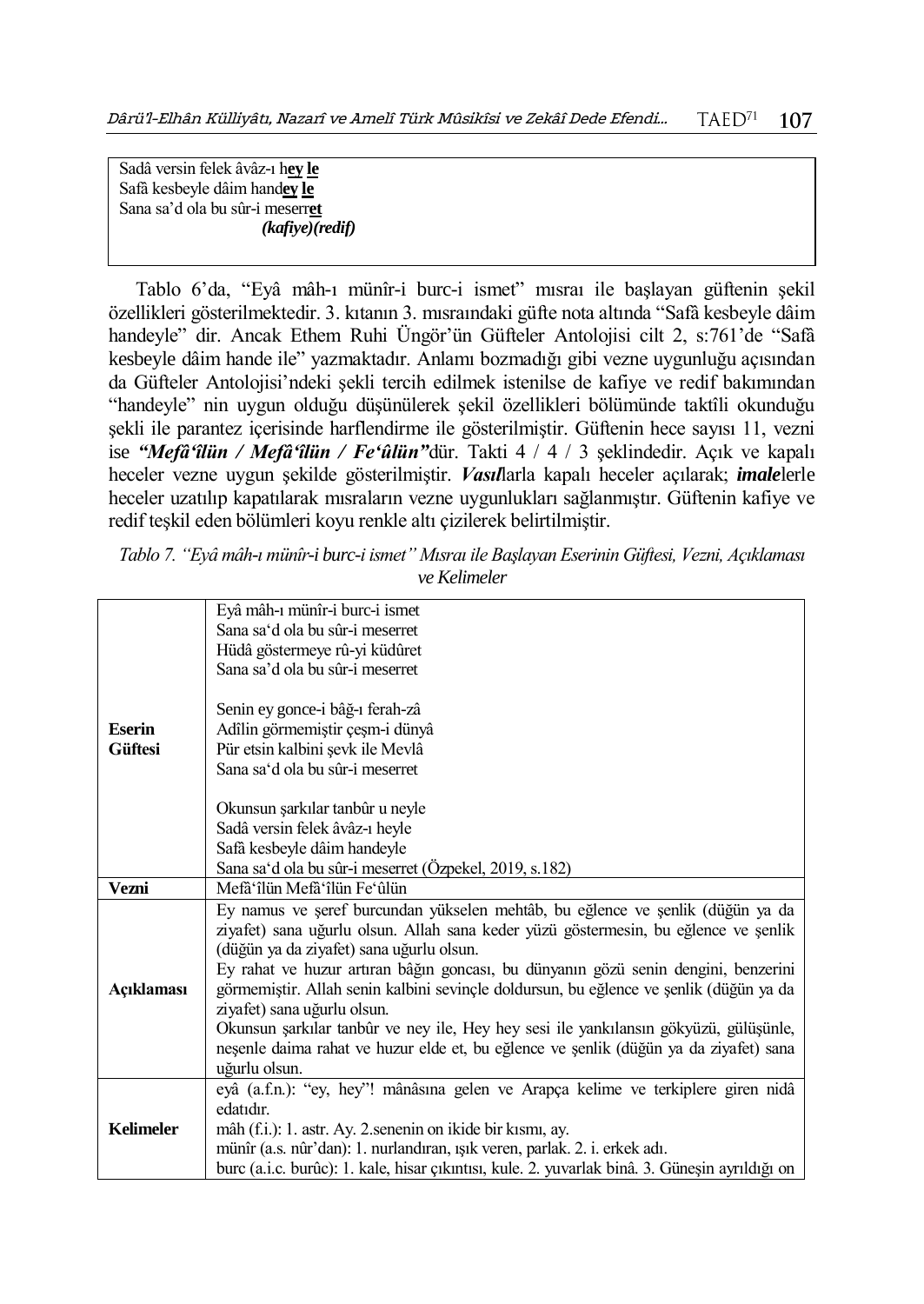| iki kısımdan her biri. 4. herhangi bir şekil gösterilen ve kendisine özel bir ad verilen        |
|-------------------------------------------------------------------------------------------------|
| hareketsiz yıldızlar kümesi.                                                                    |
| ismet (a.i.): 1. ma'sumluk, günahsızlık, temizlik. 2. haramdan, nâmusadokunur                   |
| hallerden çekinme. 3.erkek ve kadın adı.                                                        |
| mâh-ı münîr-i burc-ı ismet: tertemiz burcun parlak mehtâbı.                                     |
| sa'd (a.i.): 1. kutluluk. 2. uğur. 3. s. kutlu; uğurlu.                                         |
| sûr (f.i.): 1. düğün. 2.ziyâfet. 3. şenlik.                                                     |
| meserret (a.i.sürûr'dan. c.: meserrât): sevinç, şenlik                                          |
| sûr-ı meserret: düğün ya da ziyafet şenliği, mutlu neşeli ortam ya da hal.                      |
| $r\hat{u}[y](f.i.):$ yüz, çehre.                                                                |
| kedûret: bulanıklık, gam, tasa, keder.                                                          |
| rû-yi kedûret: kederli yüz, gamlı, tasalı oluş, bulanıklık hali.                                |
| gonce (f.i.): konca, tomurcuk, açılmamış çiçek. [bilhassa gülün açılmamışı].                    |
| bâğ (f.i.): bâğ, büyük bahçe, bostan.                                                           |
| ferah-zâ (a.f.b.s.): ferah artıran, sevinci artıran, gönüle açıklık veren, safâlı, iç açıcı.    |
| gonce-i bâğ-ı ferah-zâ: ferahlık artıran bâğın goncası.                                         |
| adîl (a.s. adl'den): eşit, eş, benzer, müsâvî.                                                  |
| çeşm (f.i.c.: çeşmân): göz.                                                                     |
| çeşm-i dünyâ: dünyânın gözü, insanlar.                                                          |
| pür (f.s.): 1.dolu. 2. çok fazla. 3. sâhip, mâlik                                               |
| şevk (a.i.c.: eşvâk): şiddetli arzu; keyif, neşe, sevinç.                                       |
| sadâ (o.i.): 1.ses. 2. a. yankı.                                                                |
| felek (a.i.c.: eflâk, fülük): gökyüzü, semâ.                                                    |
| âvâz (f.i.): ses, sedâ.                                                                         |
| âvâz-1 hey: hey sesi                                                                            |
| safâ (a.i.): 1. saflık, berraklık. 2. gönül şenliği, kedersizlik, neş'e, zevk, eğlence. 3. müz. |
| Türk müziğinin en az iki asırlık bir mürekkep makamı olup zamanımıza kalmış örneği              |
| yoktur.                                                                                         |
| kesb (a.i.): çalışıp kazanma.                                                                   |
| hande (f.i.): gülme, gülüş                                                                      |
|                                                                                                 |

Tablo 7'de mehtapta neşeli ve eğlenceli bir zamanda gül bahçesinde bir goncanın güzelliğinden bahsedilmektedir. Bu güzellikler arasında oluşan şenlik esnasında goncaya ithafen söylenen güzel sözler ve dileklerin yanı sıra, bu şenlikte ana unsurun okunan şarkılara eşlik eden ney ve tanbur sazları olduğu son dörtlükte görülmektedir. Bu güftede ney sazı asıl anlamıyla kullanılmıştır.

### **Üçüncü Alt Probleme Yönelik Bulgular ve Yorum**

Bestesi Hammâmîzâde İsmâil Dede Efendi'ye ait olan muhammes îkâında ferahfezâ makamındaki kârın güfte şâiri bilinmemektedir. "Dârü'l Elhân Külliyâtı No: 48-49" de bulunan eser Tablo 8 ve 9'da analiz edilmiştir. Tablo 8'de eserin güftenin şekil özellikleri, Tablo 9'da ise güftesi, vezni, açıklaması ve bilinmeyen kelimeleri yer almaktadır.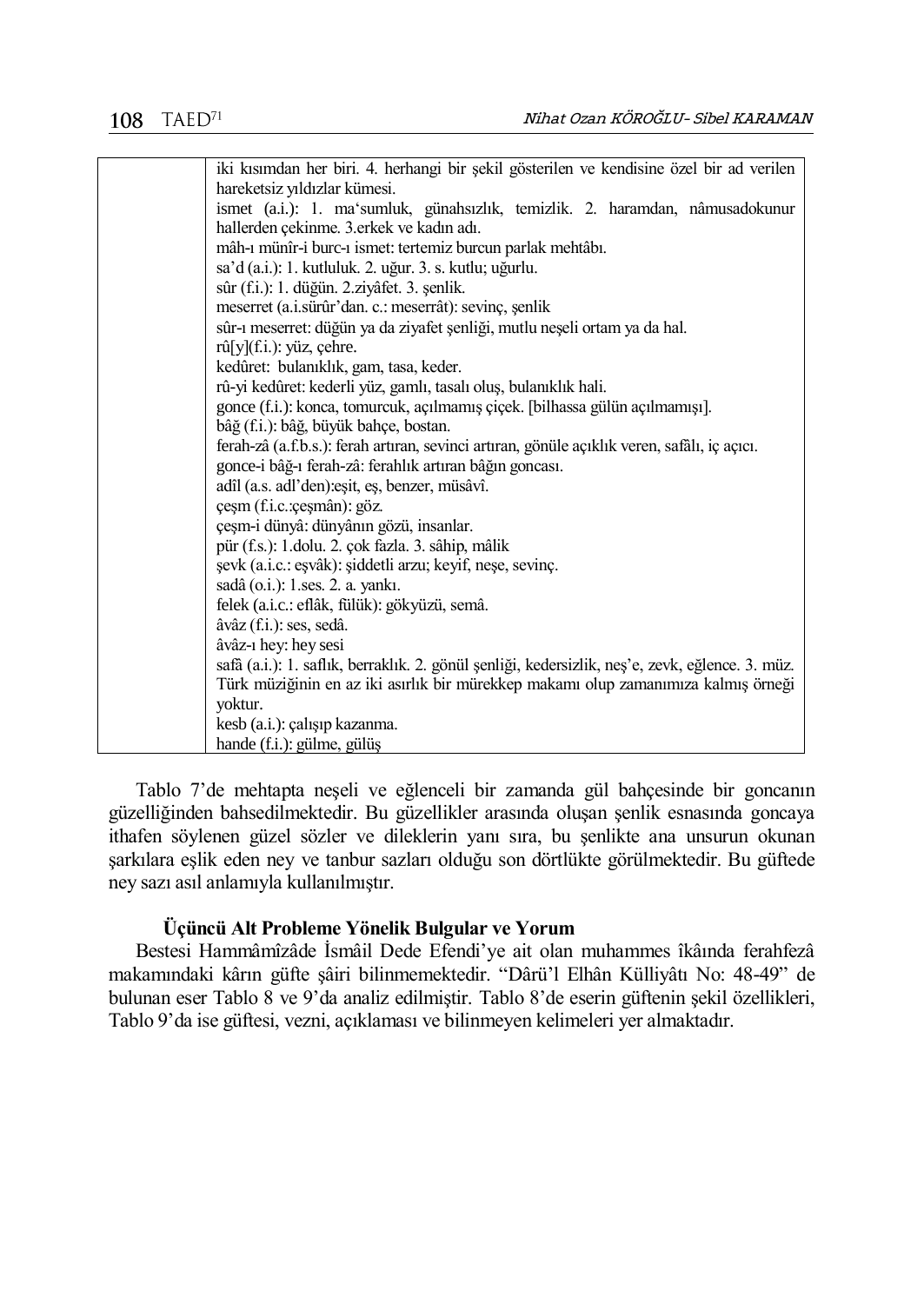| Şekil Özellikleri                                                                     |             |
|---------------------------------------------------------------------------------------|-------------|
|                                                                                       | Hece Sayısı |
| Kasr-ı cennet / havz-ı Kevser / âb-ı hay                                              | 11          |
| $-\cdot$ - $-$ / - $\cdot$ - -/- $\cdot$ -                                            |             |
| Zevk-1 sohbet / kûşe-i hey / yâr hey<br>$-\cdot$ - $-$ / $-\cdot$ - $-$ / $-\cdot$ -  | 11          |
| Görmemişdir / böyle câ-yi / bî-bedel                                                  | 11          |
| $- \cdot$ - - - / - $\cdot$ - - - / - $\cdot$ -                                       |             |
| Kayser ü Fağ / fûr u Cem Kâ / vûs u key                                               | 11          |
| $-\cdot$ $-\cdot$ $ -\cdot$ $-\cdot$ $-$                                              |             |
| Pâdişâhım / ömrün efzûn / ede Hakk                                                    | 11          |
| $-\cdot$ $-\cdot$ $ -\cdot$ $-\cdot$ $-$<br>Rûz ü şeb vir / dim budur mâ / nend-i ney | 11          |
| $ \cdot$ $  /$ $ \cdot$ $  /$ $ \cdot$ $-$                                            |             |
|                                                                                       |             |
| 3<br>Takti: $4/$<br>$\overline{4}$<br>$\sqrt{2}$                                      |             |
|                                                                                       |             |
| Vezin: Fâʿilâtün / Fâʿilâtün / Fâʿilün                                                |             |
| Ârızalar:                                                                             |             |
|                                                                                       |             |
| Zevk-1 sohbet kûşe-i hey yâr hey                                                      |             |
|                                                                                       |             |
| (imale) (med)                                                                         |             |
| Görmemişdir böyle câ-yi bî-bedel                                                      |             |
|                                                                                       |             |
| (imale)                                                                               |             |
| Kayser ü Fağfûr u Cem Kâvûs u key                                                     |             |
| $v = v$<br>$\mathbf{v}$                                                               |             |
| (vasıl ve imale) (vasıl)<br>(vasil)                                                   |             |
| Pâdişâhım ömrün efzûn ede Hakk                                                        |             |
|                                                                                       |             |
| (vasıl) (imale)                                                                       |             |
| Kafiye ve Redif                                                                       |             |
| Kasr-1 cennet havz-1 Kevser âb-1 hay                                                  |             |
| Zevk-1 sohbet kûşe-i hey yâr hey                                                      |             |
| Görmemişdir böyle câ-yi bî-bedel                                                      |             |
| Kayser ü Fağfûr u Cem Kâvus u key                                                     |             |
| Pâdişâhım ömrün efzûn ede Hakk                                                        |             |
| Rûz ü şeb virdim budur mânend-i ney                                                   |             |
| (kafiye)                                                                              |             |

*Tablo 8. "Kasr-ı cennet havz-ı kevser âb-ı hay" Mısraı ile Başlayan Eserin Şekil Özellikleri*

Tablo 8'de, "Kasr-ı cennet havz-ı kevser âb-ı hay" mısraı ile başlayan güftenin şekil özellikleri gösterilmektedir. Güftenin hece sayısı 11, vezni ise *"Fâ'ilâtün / Fâ'ilâtün / Fâ'ilün "* dür. Takti 4 / 4 / 3 şeklindedir. Açık ve kapalı heceler vezne uygun şekilde gösterilmiştir. *Med*le bir açık hece elde edilip 2. mısranın hece sayısı 11'e çıkarılarak,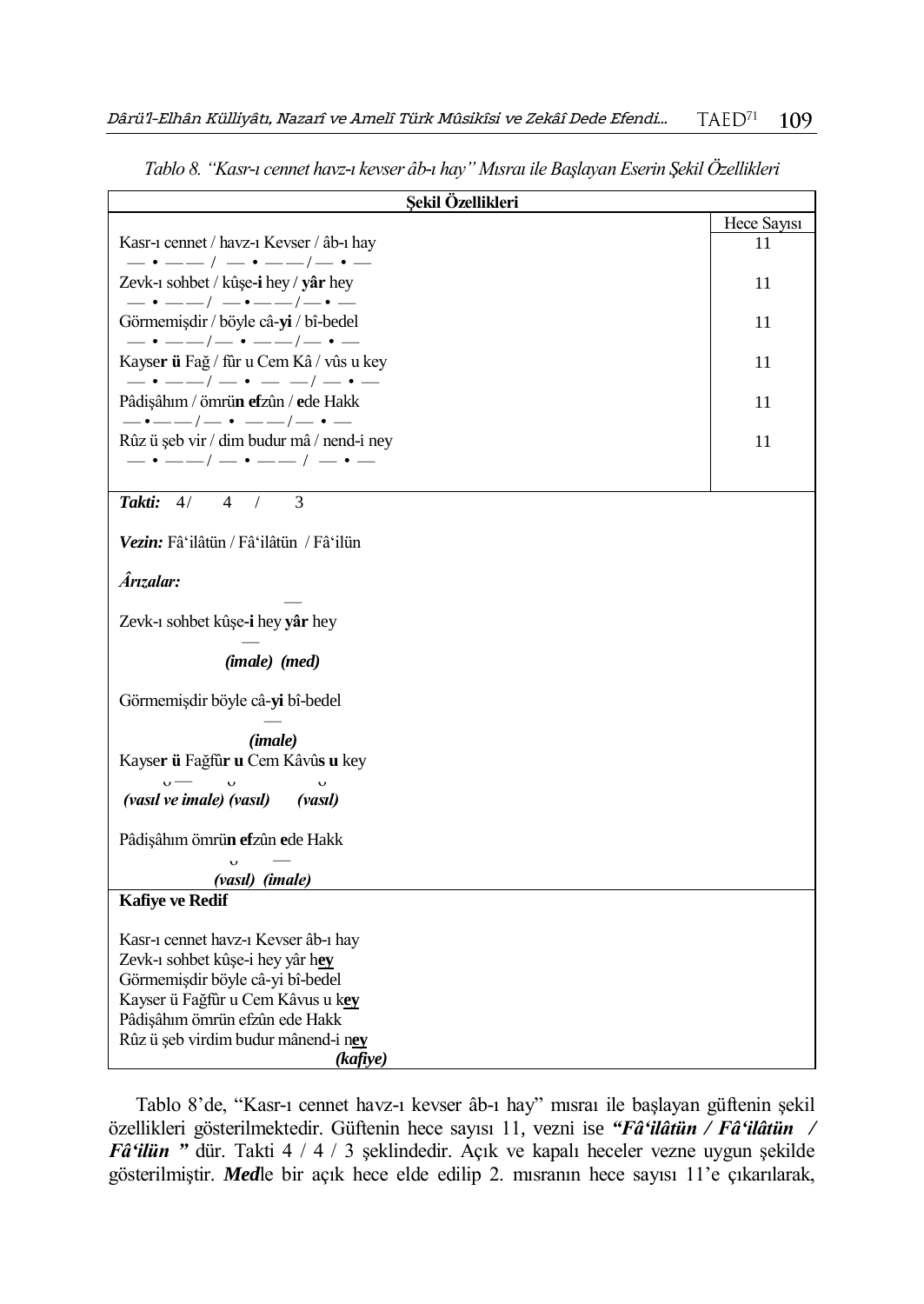*vasıl*larla kapalı heceler açılarak, *imalel*erle heceler uzatılıp kapatılarak mısraların vezne uygunlukları sağlanmıştır. Güftenin kafiyeyi teşkil eden bölümü koyu renkle altı çizilerek belirtilmiştir.

*Tablo 9. "Kasr-ı cennet havz-ı kevser âb-ı hay" Mısraı ile Başlayan Eserinin Güftesi, Vezni, Açıklaması ve Kelimeler*

|                                 | Kasr-1 cennet havz-1 Kevser âb-1 hay                                                                                                                                                                                                                                                                                                                                                                                                                                                |
|---------------------------------|-------------------------------------------------------------------------------------------------------------------------------------------------------------------------------------------------------------------------------------------------------------------------------------------------------------------------------------------------------------------------------------------------------------------------------------------------------------------------------------|
|                                 | Zevk-1 sohbet kûşe-i hey yâr(i) hey                                                                                                                                                                                                                                                                                                                                                                                                                                                 |
| <b>Eserin</b><br><b>Güftesi</b> | Görmemişdir böyle cây-i bî-bedel                                                                                                                                                                                                                                                                                                                                                                                                                                                    |
|                                 |                                                                                                                                                                                                                                                                                                                                                                                                                                                                                     |
|                                 | Kayser ü Fağfûr u Cem Kâvûs u key                                                                                                                                                                                                                                                                                                                                                                                                                                                   |
|                                 | Pâdişâhım ömrün efzûn ede Hakk                                                                                                                                                                                                                                                                                                                                                                                                                                                      |
|                                 | Rûz ü şeb virdim budur mânend-i ney (Özpekel, 2019, s.98).                                                                                                                                                                                                                                                                                                                                                                                                                          |
| Vezni                           | Fâilâtün Fâilâtün Fâilün                                                                                                                                                                                                                                                                                                                                                                                                                                                            |
| Açıklaması                      | Bu cennet köşkünü, bu içi hayat suyuyla dolu Kevser havuzunu, bu sevgiliyle baş başa<br>sohbet zevkine dalınan köşeyi (köşkü, evi, odayı, sofayı), bu eşi benzeri olmayan yeri<br>kimse görmemiştir. Hatta öyle ki ne Farsın ne Romanın ne Çinin ne de başka bir<br>devletin sultanına böyle bir mekân ve böyle bir zevk nasip olmamıştır. Padişahım, bu<br>zevki, bu köşkü görünce bana yaraşan da ney gibi gece gündüz senin için "Allah ömrünü<br>uzun etsin" diye dua etmektir. |
|                                 | kasr-ı cennet: cennet köşkü.                                                                                                                                                                                                                                                                                                                                                                                                                                                        |
|                                 | havz-1 kevser: cennet'te bir havuz.                                                                                                                                                                                                                                                                                                                                                                                                                                                 |
|                                 | $ab$ (f.i.): su                                                                                                                                                                                                                                                                                                                                                                                                                                                                     |
|                                 | hayy (a.i.): 1. Allah'ın adlarındandır.2. s. diri, canlı.                                                                                                                                                                                                                                                                                                                                                                                                                           |
|                                 | âb-ı hayy: ölümsüzlük suyu.                                                                                                                                                                                                                                                                                                                                                                                                                                                         |
|                                 | zevk (a.i.c.: ezvâk): 1. biy. tadım. 2. tatma, tad; hoşa giden hal, haz. 3. tas. ma'nevî haz.                                                                                                                                                                                                                                                                                                                                                                                       |
|                                 | 4. bos vakit geçirme; eğlence, eğlenti, cünbüş, eğlence. 5. güzeli çirkinden ayırdetme<br>kabiliyeti.                                                                                                                                                                                                                                                                                                                                                                               |
|                                 | zevk-i sohbet: sohbetten zevk almak.                                                                                                                                                                                                                                                                                                                                                                                                                                                |
|                                 | kûşe (f.i.): köşe, bucak.                                                                                                                                                                                                                                                                                                                                                                                                                                                           |
|                                 | kûşe-i yâr: sevgili ile başbaşa olmak.                                                                                                                                                                                                                                                                                                                                                                                                                                              |
|                                 | $c\hat{a}y(f.i.)$ : yer                                                                                                                                                                                                                                                                                                                                                                                                                                                             |
|                                 | cây-i bî-bedel: eşi olmayan yer.                                                                                                                                                                                                                                                                                                                                                                                                                                                    |
|                                 | Kayser (a.i.c.: kayâsıra): eski Roma ve Bizans imparatorlarının lâkabı.                                                                                                                                                                                                                                                                                                                                                                                                             |
| <b>Kelimeler</b>                | Fağfür (f.i.): 1. eskiden Çin imparatorlarına verilen ad. 2. Çin'de porselenden yapılan                                                                                                                                                                                                                                                                                                                                                                                             |
|                                 | kap kacak.                                                                                                                                                                                                                                                                                                                                                                                                                                                                          |
|                                 | Cem (a.i.): 1. hükümdar, şah. 2. Şark mitolojisinde şarap ve içkinin icatçısı. 3. Süleyman                                                                                                                                                                                                                                                                                                                                                                                          |
|                                 | Peygamber'in lâkabı. 4. Büyük İskender'in lâkabı.                                                                                                                                                                                                                                                                                                                                                                                                                                   |
|                                 | Kâvûs: İran şahlarına verilen ad.                                                                                                                                                                                                                                                                                                                                                                                                                                                   |
|                                 | Key (f.i.c.: keyân): büyük hükümdar, pâdişah.                                                                                                                                                                                                                                                                                                                                                                                                                                       |
|                                 | efzûn (f.s.): fazla, çok, yukarı, aşkın.                                                                                                                                                                                                                                                                                                                                                                                                                                            |
|                                 | Hakk (a.i.c: hukuk): Allah.                                                                                                                                                                                                                                                                                                                                                                                                                                                         |
|                                 | rûz (f.i.c.: rûzân): 1. gün. 2. gündüz                                                                                                                                                                                                                                                                                                                                                                                                                                              |
|                                 | şeb (f.i.c.: şebân): gece                                                                                                                                                                                                                                                                                                                                                                                                                                                           |
|                                 | rûz ü şeb: gece ve gündüz.                                                                                                                                                                                                                                                                                                                                                                                                                                                          |
|                                 | vird (a.i.c.: evrâd): belli zamanlarda okunması âdet olan Kur'âncüzleri, duâları.                                                                                                                                                                                                                                                                                                                                                                                                   |
|                                 | mânend (f.i.): benzer, es.                                                                                                                                                                                                                                                                                                                                                                                                                                                          |
|                                 | mânend-i ney: ney gibi.                                                                                                                                                                                                                                                                                                                                                                                                                                                             |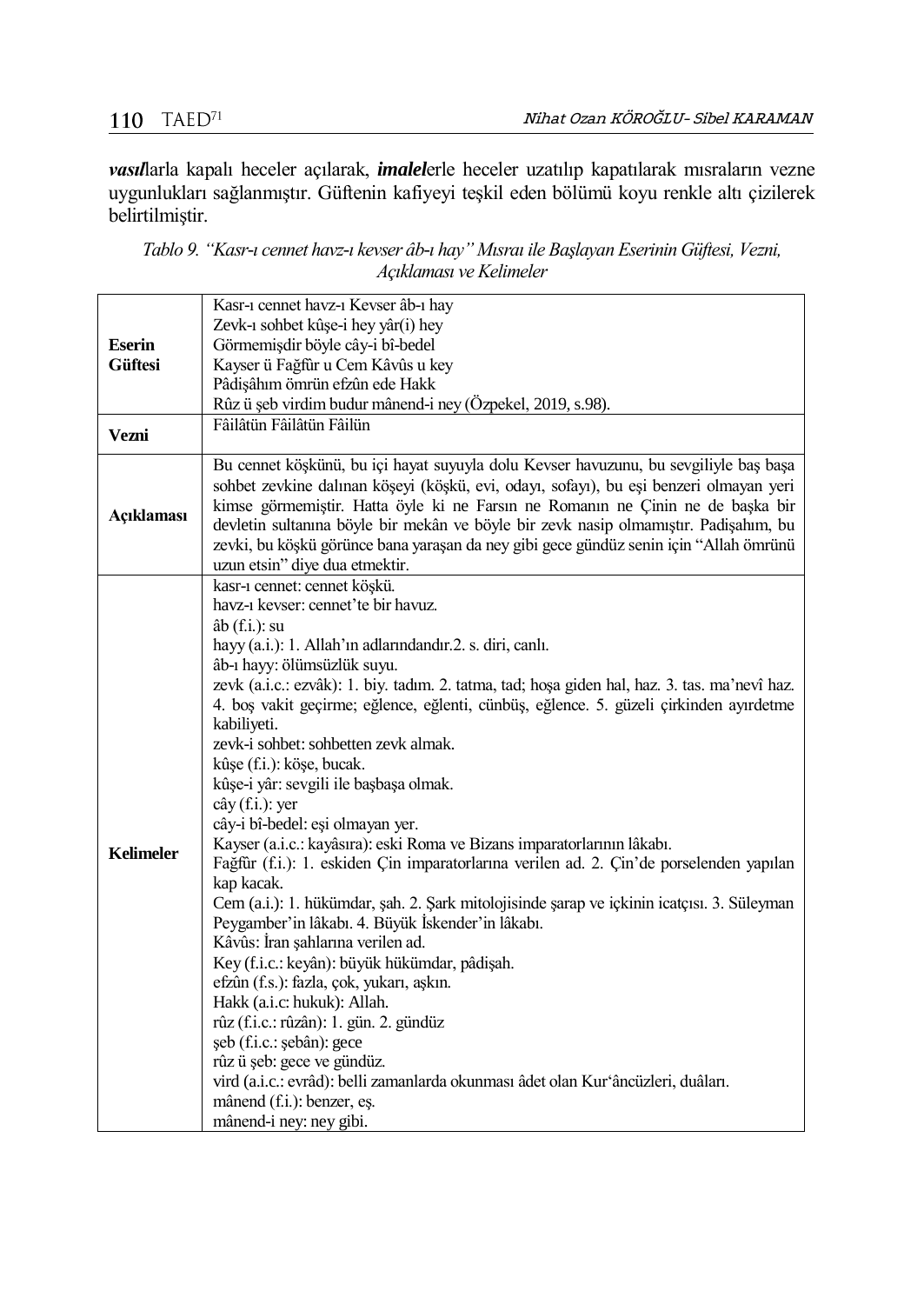Tablo 9'da eşi benzeri olmayan bir mekân tasvir edilmiş, bu mekânın sahibi olduğu ifade edilen pâdişaha şâir, kendisini bir ney yerine koyarak ve neyin gece gündüz dua etmesine atıf yaparak "Allah ömrünü uzun etsin" diyerek dua etmektedir. Bu güftede ney sazının sembolik anlamıyla kullanıldığı görülmektedir.

## **Dördüncü Alt Probleme Yönelik Bulgular ve Yorum**

Bestesi Tanbûri Ali Efendi'ye ait olan çenber îkâında eviç makamındaki murabba' bestenin güfte şâiri bilinmemektedir. "Nazarî ve Amelî Türk Mûsikîsi Cilt:5, s: 146-147 / 426-427" de bulunan eser Tablo 10 ve 11'de analiz edilmiştir. Tablo 10'da eserin güftesinin şekil özellikleri, Tablo 11'de ise güftesi, vezni, açıklaması ve bilinmeyen kelimeleri yer almaktadır.

*Tablo 10. "Âh eder inler gönül ol turre-i şeb-gûn için" Mısraı ile Başlayan Eserin Şekil Özellikleri*

| Sekil Özellikleri                                                                                             |        |
|---------------------------------------------------------------------------------------------------------------|--------|
|                                                                                                               | Hece   |
| Ah eder in / ler gönül ol / turre-i şeb / -gûn için                                                           | Sayısı |
| $-$ • $ -$ / $-$ • $ -$ / $-$ • $ -$ / $-$ • $-$                                                              | 15     |
| Var mıdır â / yâ haber zen / cîrden dil / hûn için                                                            |        |
| $-$ • $ -$ / $-$ • $ -$ / $-$ • $ -$ / $-$ • $-$                                                              | 15     |
| Nâlemi ney / eşkimi mey / çeşmimi câ / m eyleyip<br>— •——/ —•——/ —•——/ — • —                                  |        |
| Eyle bir bezm / -i gam âmâ / de dil-i mah / zûn için                                                          | 15     |
| $ \cdot$ $  /$ $ \cdot$ $  /$ $ \cdot$ $  /$ $ \cdot$ $-$                                                     | 15     |
|                                                                                                               |        |
| $\mathcal{E}$<br>$\overline{4}$<br>Takti: 4<br>$\frac{1}{2}$<br>$\overline{4}$<br>$\frac{1}{2}$<br>$\sqrt{2}$ |        |
| Vezin: Fâ'ilâtün / Fâ'ilâtün / Fâ'ilâtün / Fâ'ilün                                                            |        |
| Ârızalar:                                                                                                     |        |
| Âh eder inler gönül ol turre i şeb-gûn için                                                                   |        |
| (imale) (vasıl)                                                                                               |        |
| Var mıdır âyâ haber zencîrden dilhûn için                                                                     |        |
| (med)                                                                                                         |        |
| Nâlemi ney eşkimi mey çeşmimi câm eyleyip                                                                     |        |
| ( <i>imale</i> )<br>(imale)<br>( <i>imale</i> ) (vasil)                                                       |        |
| Eyle bir bezm-i gam âmâde dil-i mahzûn için                                                                   |        |
|                                                                                                               |        |
| (imale) (vasıl) (imale) (vasıl ve imale) (vasıl)                                                              |        |
| <b>Kafiye ve Redif</b>                                                                                        |        |
| Ah eder inler gönül ol turre-i şeb-gûn için                                                                   |        |
| Var mıdır âyâ haber zencîrden dilhûn için                                                                     |        |
| Nâlemi ney eşkimi mey çeşmimi câm eyleyip                                                                     |        |
| Eyle bir bezm-i gam âmâde dil-i mahzûn için                                                                   |        |
| (kafive)(redif)                                                                                               |        |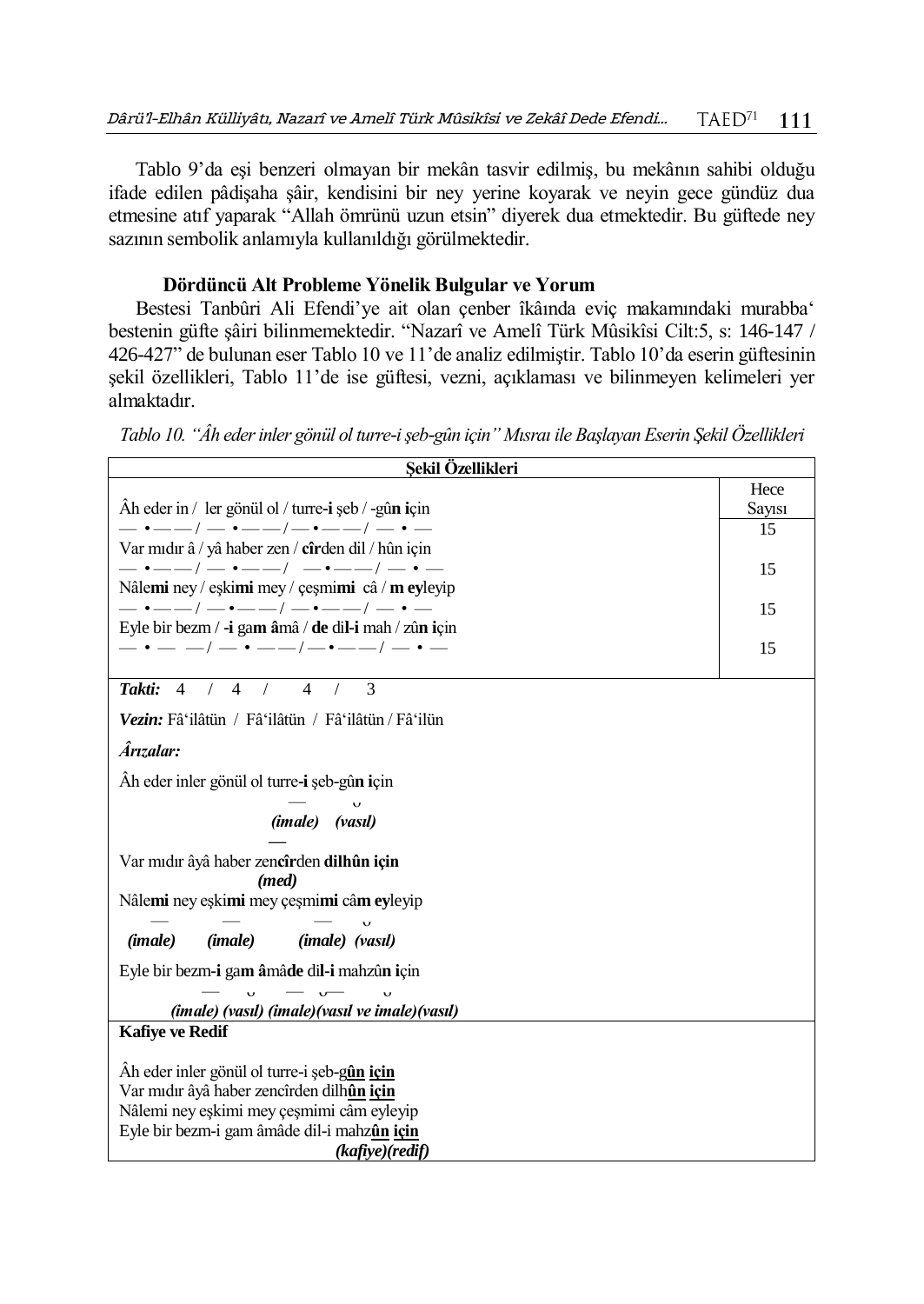$\overline{a}$ 

Tablo 10'da, "Âh eder inler gönül ol turre-i şeb-gûn için" mısraı ile başlayan güftenin şekil özellikleri gösterilmektedir. Güftenin hece sayısı 15, vezni ise *"Fâ'ilâtün / Fâ'ilâtün / Fâ'ilâtün / Fâ'ilün"* dür. Takti 4 / 4 / 4 / 3 şeklindedir. Açık ve kapalı heceler vezne uygun şekilde gösterilmiştir. *Med*le bir açık hece elde edilip 2. mısranın hece sayısı 15'e çıkarılarak, *vasıl*larla kapalı heceler açılarak ve *imalel*erle heceler uzatılıp kapatılarak mısraların vezne uygunlukları sağlanmıştır. Güftenin kafiye ve redif teşkil eden bölümleri koyu renkle altı çizilerek belirtilmiştir.

| Tablo 11. "Âh eder inler gönül ol turre-i şeb-gûn için" Mısraı ile Başlayan Eserinin Güftesi, Vezni, |
|------------------------------------------------------------------------------------------------------|
| Acıklaması ve Kelimeler                                                                              |
| $\hat{A}$ h eder inler gönül ol turre-i seb-gûn icin                                                 |

|                  | Ah eder inler gönül ol turre-i şeb-gûn için                                            |
|------------------|----------------------------------------------------------------------------------------|
| <b>Eserin</b>    | Var mıdır âyâ haber zencîrden dilhûn için <sup>5</sup> (mecnûn gibi)                   |
| <b>Güftesi</b>   | Nâlemi ney eşkimi mey çeşmimi câm eyleyip                                              |
|                  | Eyle bir bezm-i gam âmâde dil-i mahzûn için (Ezgi, 1953, s.426-427)                    |
| Vezni            | Fâ'ilâtün Fâ'ilâtün Fâ'ilâtün Fâ'ilün                                                  |
|                  | Gönlüm o gece renkli (siyah) kâkül için ah edip inler. Adeta zincire bağlanmış gibi    |
| Açıklaması       | bağlandığım o siyah kâkül, zülüf hareket edip, bu kanlı gönlüme bir haber vermez mi?   |
|                  | İnleyişimi, feryâdımı ney, gözyaşımı şarap, gözümü kadeh eyleyip ey sevgili; bu mahzun |
|                  | gönlüm için bir gam meclisi donatsan (ne olur)?                                        |
|                  | turre (a.i.): alın saçı, kâkül, kıvırcık saç lülesi.                                   |
|                  | şeb-gûn (f.b.s.): "gece renkli": kara.                                                 |
|                  | âyâ (f.e.): acabâ.                                                                     |
|                  | zencîr (f.i.): 1.zincir. 2. müz. Türk müziğinde 120 zamanlı mürekkep bir usûldür.      |
|                  | dil-hûn (f.b.s.): içi kan ağlayan.                                                     |
|                  | nâle (f.i.): inleme, inilti.                                                           |
| <b>Kelimeler</b> | eşk (f.i.): gözyaşı.                                                                   |
|                  | mey (f.i.): şarap, bâde.                                                               |
|                  | çeşm (f.i.c.: çeşmân): göz.                                                            |
|                  | câm (f.i.): 1.sirça, cam; 2.bardak, kadeh, șișe ve toprak cinsinden șarap kadehi.      |
|                  | bezm-i gam: gam meclisi.                                                               |
|                  | âmâde (f.s.): hazır, hazırlanmış.                                                      |
|                  | dil (f.i.): gönül, yürek, kalp                                                         |
|                  | mahzûn (a.s. hüzn'den): hüzünlü, tasalı, kaygılı.                                      |

Tablo 11'de, siyah kâküllü sevgili için ah edip inleyen aşık kendisini üçüncü mısrada ney gibi feryâd eden biri olarak tasvir etmektedir. Bu güftede "Nâlemi ney eşkimi mey çeşmimi câm eyleyip" mısraında ney sembolik anlamda kullanılmıştır.

### **Beşinci Alt Probleme Yönelik Bulgular ve Yorum**

Bestesi Şakir Ağa'ya ait olan ağır aksak îkâında rast makamındaki şarkının güftesi Hasbî' ye ait olup eser "Nazarî ve Amelî Türk Mûsikîsi Cilt-1 s: 053" de bulunmaktadır. Eser Tablo 12 ve 13'te analiz edilmiştir. Tablo 12'de eserin güftesinin şekil özellikleri, Tablo 13'te ise güftesi, vezni, açıklaması ve bilinmeyen kelimeleri yer almaktadır.

<sup>5</sup> Nazarî ve Amelî Türk Mûsikîsinde nota altındaki güftede "mecnûn gibi" yazmaktadır. T.C. Kültür ve Turizm Bakanlığı Güzel Sanatlar Genel Müdürlüğü Cumhurbaşkanlığı Klasik Türk Müziği Korosu nota arşivinde ise "dilhûn için (içün, üçün)" olarak kayıtlıdır. Anlam bütünlüğü ve şekil özellikleri açısından çalışmada "dilhûn için" tercih edilmiştir.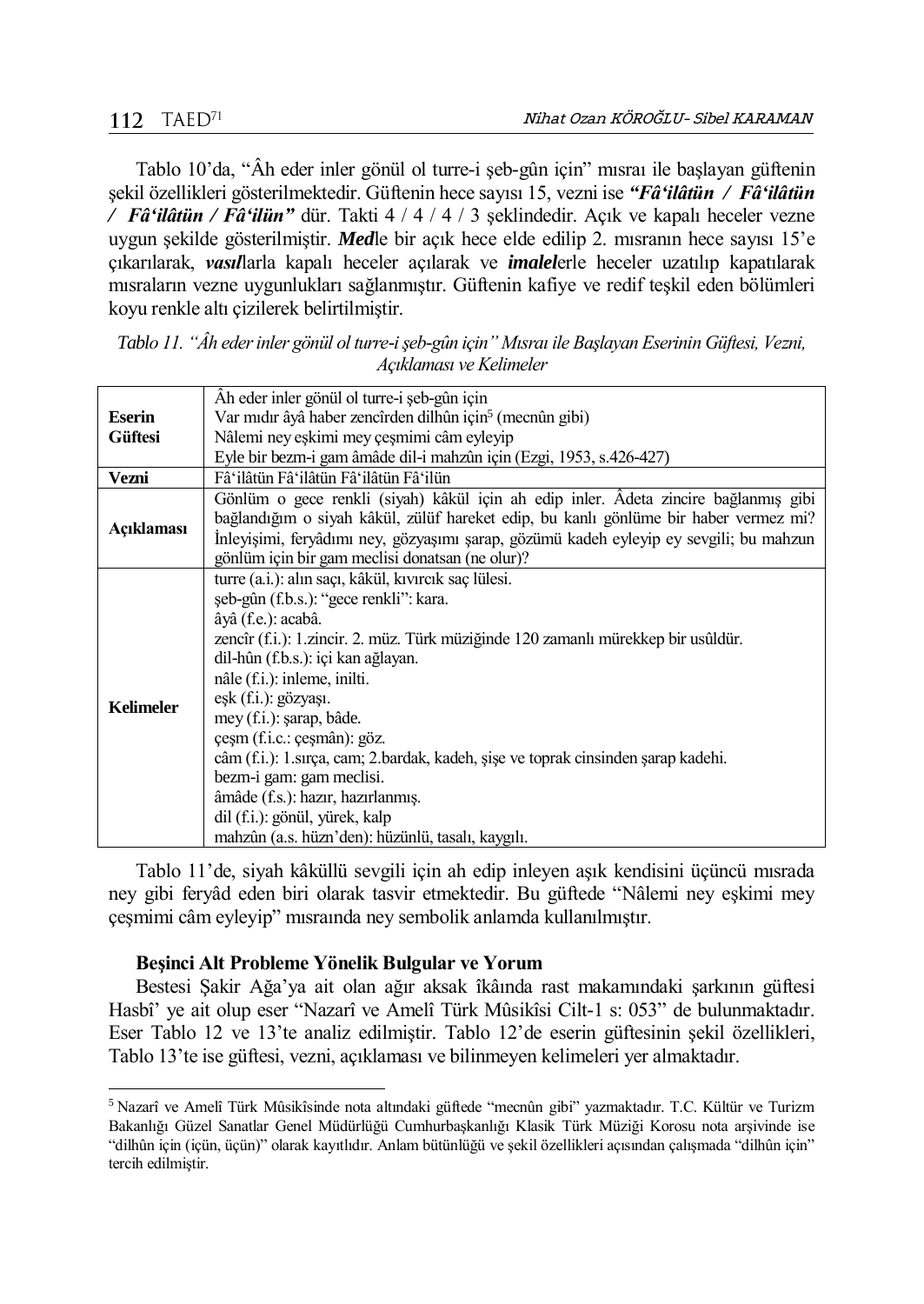| Şekil Özellikleri                                                                                                                                                                                          |             |
|------------------------------------------------------------------------------------------------------------------------------------------------------------------------------------------------------------|-------------|
|                                                                                                                                                                                                            | Hece Sayssi |
| Mûy-i jûlî / dem oluptur / serde anka / lânesi<br>— •——/— •——/—•——/—•—                                                                                                                                     | 15          |
| Düşmüşem bir / dâme kim yok / tur halâsın / çâresi<br>$ \cdot$ $  /$ $ \cdot$ $  /$ $ \cdot$ $  /$ $ \cdot$ $-$                                                                                            | 15          |
| Zahmıma vur / merhemin o / nulmadı dil / yâresi<br>$-$ • $ -$ / $-$ • $ -$ / $-$ • $ -$ / $-$ • $-$                                                                                                        | 15          |
| Şem'-i aşka / can atar per / vâne-veş dî/ vânesi<br>$-$ • $--/$ $-$ • $---/$ $-$ • $---/$ $-$ • $---$                                                                                                      | 15          |
|                                                                                                                                                                                                            | 15          |
| Bezm-i aşkta / ney gibi ef / gân eder pür /-gamlere<br>$- \cdot$ - $-$ / $ \cdot$ $ -$ / $- \cdot$ $ -$ / $ \cdot$                                                                                         |             |
| Şerhalansın / sîneler can / lar fedâ ol / demlere                                                                                                                                                          | 15          |
| $-\cdot$ - $-$ / $ \cdot$ $--$ / $ \cdot$ $--$ / $ \cdot$ $-$<br>Pek sakın es / rârı ifşâ / etme nâ-mah / remlere                                                                                          | 15          |
| $-$ • $--/$ $-$ • $--/$ $-$ • $--/$ $-$ • $-$<br>Şem'i aşka / can atar per / vâne-veş dî / vânesi                                                                                                          | 15          |
|                                                                                                                                                                                                            |             |
| $\overline{4}$<br>Takti:<br>$\overline{4}$<br>$\sqrt{2}$<br>4/                                                                                                                                             |             |
| Vezin: Fâ'ilâtün / Fâ'ilâtün / Fâ'ilâtün / Fâ'ilün                                                                                                                                                         |             |
| Ârızalar:                                                                                                                                                                                                  |             |
| Zahmıma vur / merhemin o / nulmadı dil / yâresi                                                                                                                                                            |             |
| (imale)<br>( <i>imale</i> ) ( <i>imale</i> )<br>Şem'-i aşka / can atar per / vâne-veş dî/ vânesi                                                                                                           |             |
| ( <i>imale</i> )<br>Bezm-i aşkta / ney gibi ef / gân eder pür /-gamlere                                                                                                                                    |             |
|                                                                                                                                                                                                            |             |
| (imale) (vasıl)<br>(imale)                                                                                                                                                                                 |             |
| <b>Kafiye ve Redif</b>                                                                                                                                                                                     |             |
| Mûy-i jûlîdem oluptur serde anka' lâne si<br>Düşmüşem bir dâme kim yoktur halâsın çâre si<br>Zahmıma vur merhemin onulmadı dil yâre si<br>Şem'-i aşka can atar pervâne-veş dîvâne si<br>(kafiye)(redif)    |             |
| Bezm-i aşkta ney gibi efgân eder pür-gam lere<br>Şerhalansın sîneler canlar fedâ ol dem lere<br>Pek sakın esrârı ifşâ etme nâ-mahrem lere<br>Şem'i aşka can atar pervâne-veş dîvâne si<br>(kafiye) (redif) |             |

*Tablo 12. "Mûy-i jûlîdem oluptur serde anka' lânesi" Mısraı ile Başlayan Eserinin Şekil Özellikleri*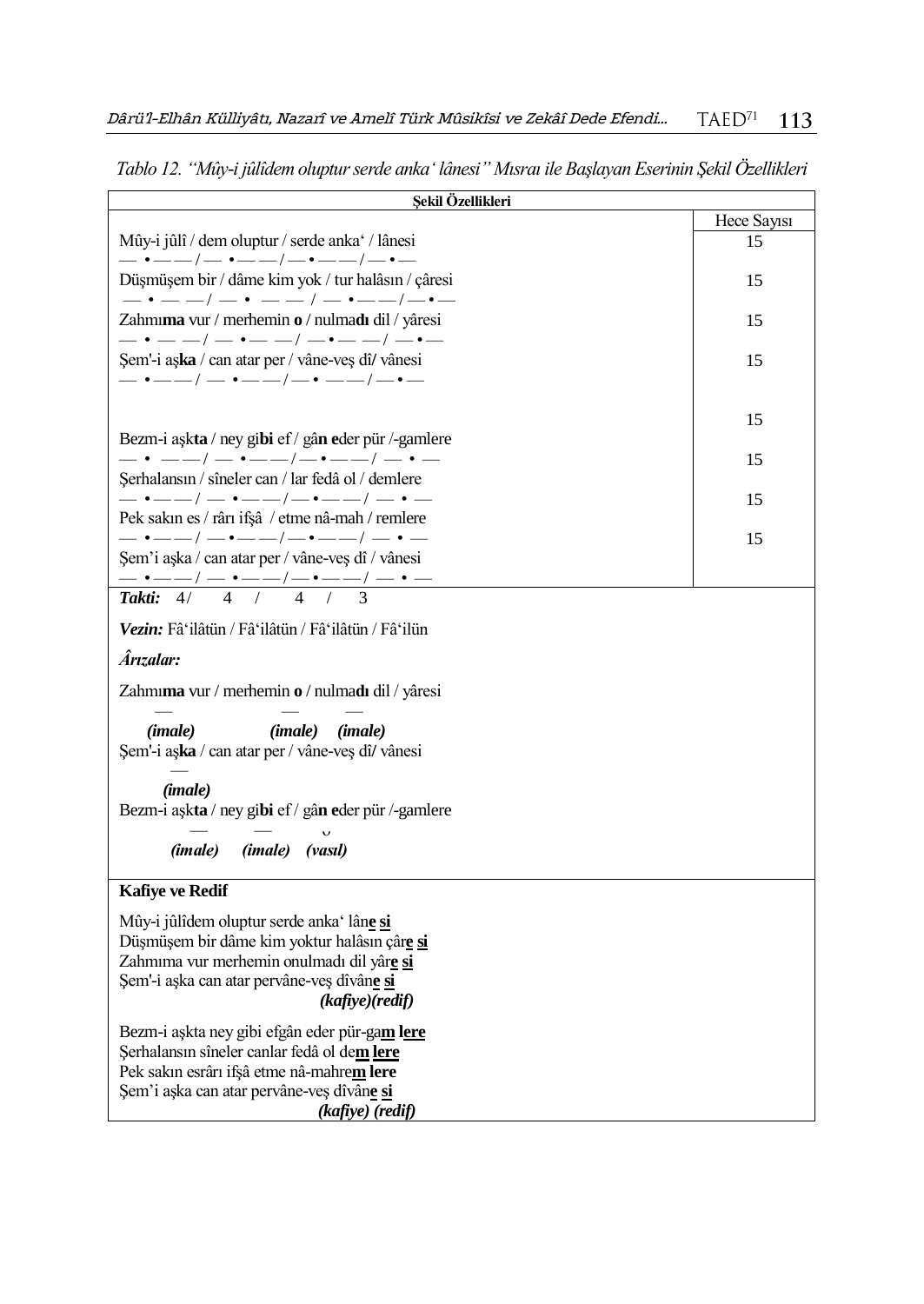Tablo 12'de, "Mûy-i jûlîdem oluptur serde anka' lânesi" mısraı ile başlayan güftenin şekil özellikleri gösterilmektedir. Güftenin hece sayısı 15, vezni ise *"Fâ'ilâtün / Fâ'ilâtün / Fâ'ilâtün / Fâ'ilün"* dür. Takti 4 / 4 / 4 / 3 şeklindedir. Açık ve kapalı heceler vezne uygun şekilde gösterilmiştir. *İmale*lerle heceler uzatılıp kapatılarak*, vasıl*la kapalı hece açılarak mısraların vezne uygunlukları sağlanmıştır. Güftenin kafiye ve redif teşkil eden bölümleri koyu renkle altı çizilerek belirtilmiştir.

| Tablo 13. "Mûy-i jûlîdem oluptur serde anka 'lânesi" Mısraı ile Başlayan Eserinin Güftesi, Vezni,<br>Acıklaması ve Kelimeler |
|------------------------------------------------------------------------------------------------------------------------------|
| $1.60 \pm 0.101$ $1.710$                                                                                                     |

|                  | Mûy-i jûlîdem oluptur serde anka' lânesi                                                       |
|------------------|------------------------------------------------------------------------------------------------|
|                  | Düşmüşem bir dâme kim yoktur halâsın çâresi                                                    |
|                  | Zahmıma vur merhemin onulmadı dil yâresi                                                       |
| <b>Eserin</b>    | Şem'-i aşka cân atar pervâne-veş divânesi                                                      |
| <b>Güftesi</b>   | Bezm-i aşkta ney gibi efgân eder pür-gamlere                                                   |
|                  | Serhalansın sîneler cânlar fedâ ol demlere                                                     |
|                  | Pek sakın esrârı ifşâ etme nâ-mahremlere                                                       |
|                  | Şem'i aşka cân atar pervâne-veş divânesi (Ezgi, 1933, s.53)                                    |
| Vezni            | Fâ'ilâtün Fâ'ilâtün Fâ'ilâtün Fâ'ilün                                                          |
|                  | Anka kuşunun yuvası gibi başımdaki saçlar karmaşıktır. (Burada mûy-i jûlîde ile çekilen        |
|                  | belâlar, dertler, düşülen tuzaklar, içinden çıkılamaz açmazlar kastedilmektedir. Çünkü saç     |
|                  | ve saçla ilgili metaforlar arûz şiirinde kesretten, çokluktan kinâyedir.) (Anka kuşunun        |
|                  | sırrı bilinmez, anlaşılmaz sağlam yuvasını ördüğü saçlar gibi sayılamayacak kadar çok          |
|                  | derdim var. Öyle ki anka kuşu gibi uzun ve sonu gelmez dertler bunlar. Hem de yuva             |
|                  | olmasında kinaye başıma yeni dertler açmaya devam ediyor)                                      |
| Açıklaması       | Ben öyle bir tuzağa düşmüşüm ki bu tuzaktan benim için kurtulmak imkânı ve çaresi              |
|                  | yoktur. Merhemini getir de benim yarama sür ki, bu gönül yarası bende iyileşmedi bir           |
|                  | türlü. (Çünkü) aşkın deli, çılgın pervânesi (ancak) aşkın ateşine can atar.                    |
|                  | Aşk meclisinde ney gibi gamlı, kederli kimselere feryâd figân eder (im) ki o yürekler,         |
|                  | sîneler yarılsın, açılsın da o demlere canlar feda edilsin. Hâl böyleyken bu sırları sakın     |
|                  |                                                                                                |
|                  |                                                                                                |
|                  | kıymet bilmeyenlere, ehli olmayanlara açma, anlatma. (Çünkü) Aşkın deli, çılgın                |
|                  | pervânesi (ancak) aşkın ateşine can atar.                                                      |
|                  | mûy-i jülide: karmakarışık saç.                                                                |
|                  | ser (f.i.): 1. baş,kafa, kelle.2. baş, başkan.3. tepe, doruk.4. uç kenar.5. nihayet, son.      |
|                  | anka' ("ka" uzun okunur. a.i.):1.ismi olup cismi olmayan bir kuş, zümrüdüanka                  |
|                  | kuşu.2.ismi olup cismi olmayan nesne.<br>lâne (f.i.): yuva.                                    |
|                  | dâm (f.i.): tuzak, ağ.                                                                         |
|                  | halâs (a.i.): kurtulma, kurtuluş.                                                              |
|                  | zahm (f.i.): yara                                                                              |
|                  | merhem (a.i.c.:merâhim): 1.melhem, deriye içirilerek veya sürülerek kullanılan tereyağı        |
| <b>Kelimeler</b> | kıvamında yağlı ilaç. 2. mec. acıyı, sertliği gidererek ve avunduracak olan sebep.             |
|                  | dil (f.i.): gönül, yürek, kalp                                                                 |
|                  | şem '(a.i.c.: şümû'): 1.balmumu. 2.mum.                                                        |
|                  | sem'-i ask: ask mumu                                                                           |
|                  | pervâne (f.i.): 1. (c. pervânegân) geceleri ışığın etrâfında dönen küçük kelebek. 2. fırıldak. |
|                  | 3. çark. 4. haberci, kılavuz.                                                                  |
|                  | -veș (f.e.): gibi mânâsını veren bir benzetme edâtı.                                           |
|                  | pervâne-veș: pervâne (gece kelebekleri) gibi                                                   |
|                  | divâne (f.s.): deli, budala, alık.<br>bezm-i aşk: aşk meclisi                                  |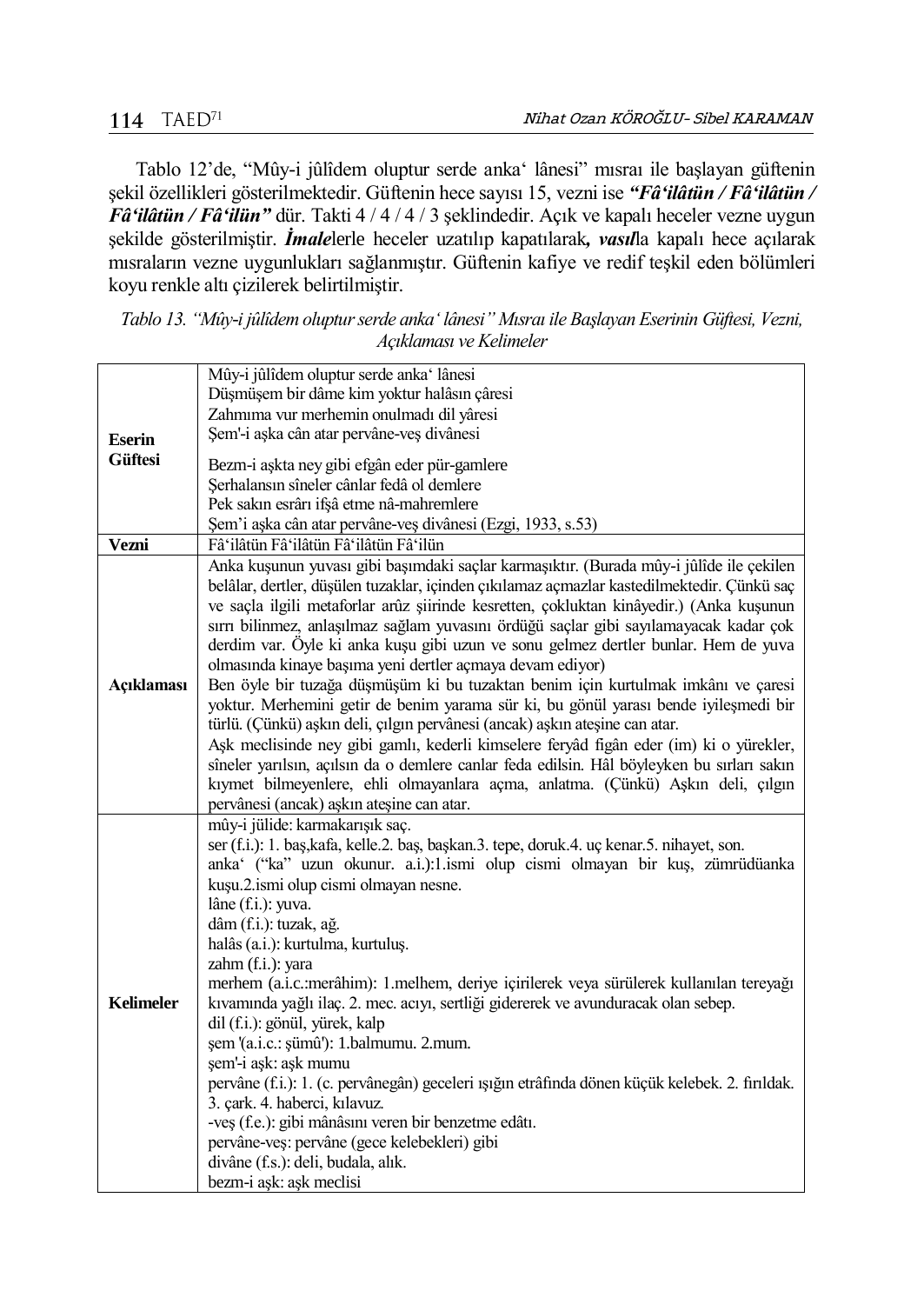| ney (f.i.): 1. kamış.2. müz. ney, kamıştan yapılan enstrüman.                         |
|---------------------------------------------------------------------------------------|
| efgân (f.i.): izdirap ile haykırma, bağırıp çağırma; inleme, bağrışma.                |
| pür (f.s.):1. dolu. 2. çok fazla. 3. sâhip, mâlik                                     |
| gam[m] (a.i.c.: gumûm): keder, tasa, kaygı, dert.                                     |
| pür-gam: gamla dolu                                                                   |
| şerha (a.i.): dilim, kesilmiş, dilinmiş şey, parça.                                   |
| sîne(f.i.): 1. göğüs. 2. yürek (kalp).                                                |
| dem: zaman, vakit.                                                                    |
| esrâr (a.i. sırr'ın c.): gizlenilen ve bilinmeyen şeyler, aklın eremeyeceği işler.    |
| ifşâ' (a.i.c.:ifşâât): gizli bir şeyi açığa yayma; ortaya dökme, açığa vurma.         |
| nâ-mahrem (f.a.b.s.):1. mahrem olmayan. 2. nikâh düşmeyen. 3.yabancı erkek tarafından |
| görülmesi câiz olmakla kendisinden kaçılan. 4. yabancı.                               |

Tablo 13'e güfte şâiri kendisini aşk meclisinde gamlı, kederli kişilere feryâd figân eden ney olarak görüyor. Mesnevinin ilk on sekiz beyitine de konu olan neyin öyküsündeki; kamışlıktan kesilerek içi boşaltılan ve bir saz haline getirilen neyin aslına yani kamışlığa olan hasreti ve ilâhî sırları tekrar tekrar söylemesi ebedî âlemden uzak kalmış insana benzetilmiştir (Zavotçu, 2009, s.724). Bu sırları ehil olmayan, kıymet bilmeyen kimselere anlatma anlamına gelen "Pek sakın esrarı ifşâ etme nâ-mahremlere" dizesiyle neyin sırrı arasında sembolik bir ilişki kurulduğu görülmektedir.

#### **Altıncı Alt Probleme Yönelik Bulgular ve Yorum**

 $\overline{a}$ 

Bestesi Hâfız Zekâî Dede'ye ait olan darb-ı fetih îkâında muhayyer makamındaki murabba' bestenin güfte şâiri bilinmemektedir. "Zekâî Dede Külliyâtı: Cild 1 s: 75-77" de bulunan eser Tablo 14 ve 15'te analiz edilmiştir. Tablo 14'te eserin güftesinin şekil özellikleri, Tablo 15'te ise güftesi, vezni, açıklaması ve bilinmeyen kelimeleri yer almaktadır.

| Sekil Özellikleri                                             |             |
|---------------------------------------------------------------|-------------|
|                                                               | Hece Sayisi |
| Hengâm-i / safâdir yi / ne nû(û)ș-i / mey / eyle <sup>6</sup> | $13 (+1)$   |
| $- - \cdot/$ . $- - \cdot/$ . $- - \cdot/$ . $-$              |             |
| Dem $(i)$ be dem evle                                         | 5(1)        |
| $- - \cdot$ / $ -$                                            |             |
| Zevk it bu / gice defte / r-i âlâmı / tay eyle                | 14          |
| $-- \cdot / \cdot -- - \cdot / \cdot -- - \cdot / \cdot --$   |             |
| Gel(i) kerem eyle                                             | $5(+1)$     |
| $- \cdot$ / $\cdot$ $--$                                      |             |
| Mutrib i / derek perde / muhayyerle / ser âğaz                | 14          |
| $- - \cdot$ / $- - \cdot$ / $- - \cdot$ / $- -$               |             |
| Sâz ile hem âvâz                                              | 6           |
| $- - \cdot$ / $ -$                                            |             |

*Tablo 14. "Hengâm-ı safâdır yine nûş-i mey eyle" Mısraı ile Başlayan Eserinin Şekil Özellikleri*

<sup>6</sup> Güftenin birinci mısraında 13 hece olduğu görülmektedir. Bir kapalı heceye ihtiyaç vardır. "Hengâm-ı safâdır yine (gel) nûş-i mey eyle" veya takdîli okunduğu şekli ile "Hengâm-ı safâdır yine nû(û)ş-i mey eyle" şekli ile vezin ve anlam bütünlüğü sağlanabilmektedir. Takdîli okunduğu şekli tercih edilmiştir.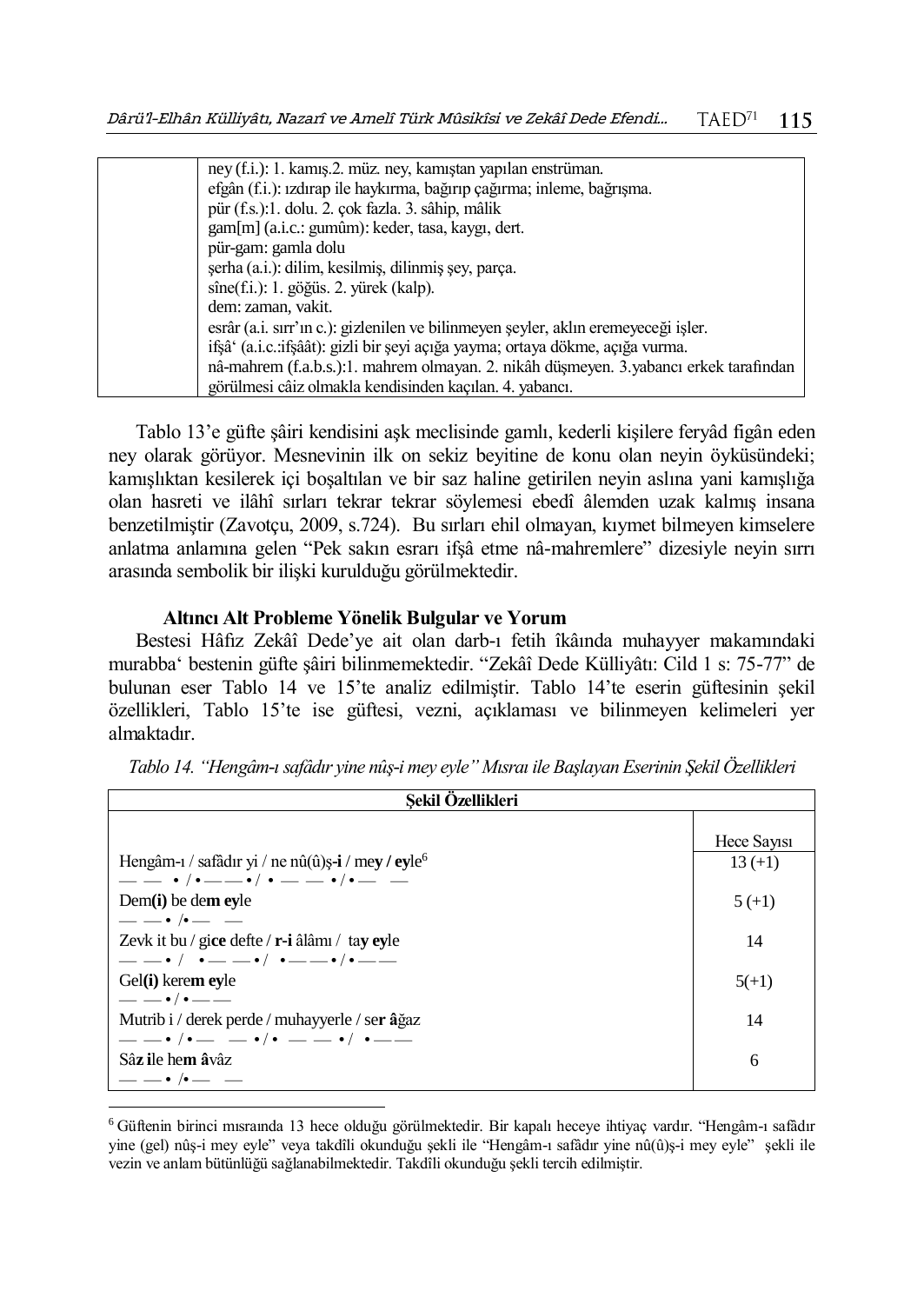# 116  $TABLED^{71}$

| Bu zarb-1 / fetih beste / yi dem sâz-1 / ney eyle                                                        | 14      |
|----------------------------------------------------------------------------------------------------------|---------|
| Def-i (i) gam eyle                                                                                       | $5(+1)$ |
| ——• /•——                                                                                                 |         |
| 3/<br>3<br>Takti:<br>$\overline{4}$<br>4<br>$\sqrt{2}$<br>$\sqrt{2}$<br>3<br>3/                          |         |
| Vezin: Mef`ûlü / Mefâ`îlü / Mefâ`îlü / Fe`ûlün<br>Mef'ûlü / Fe'ûlün                                      |         |
| Ârızalar:                                                                                                |         |
| Hengâm-ı safâdır yine nû(û)ş-i / mey eyle                                                                |         |
| (vasıl)                                                                                                  |         |
| $Dem(i)$ be dem eyle                                                                                     |         |
| $\mathbf{\dot{v}}$<br>(imale)<br>(vasıl)<br>Zevk it bu / gice defter-i âlâmı tay eyle                    |         |
| $\cup$<br>$\checkmark$<br><i>(imale) (vasil)</i><br>(vasil)<br>Gel(i) kerem eyle                         |         |
| (imale) (vasıl)<br>Mutrib iderek perde muhayyerle ser âğaz                                               |         |
| $\cup$<br>(vasıl)                                                                                        |         |
| Sâz ile hem âvâz                                                                                         |         |
| $\frac{1}{2}$<br>$\overline{v}$<br>(vasıl ve imale)(vasıl)<br>Bu zarb-1 fetih besteyi dem sâz-1 ney eyle |         |
| (vasıl) (vasıl)<br>( <i>imale</i> )                                                                      |         |
| Def-i(i) gam eyle                                                                                        |         |
| $\cup$<br>(imale) (vasıl)                                                                                |         |
| <b>Kafiye ve Redif</b>                                                                                   |         |
| Hengâm-ı safâdır yine nûş-i mey eyle<br>Dem be dem eyle                                                  |         |
| Zevk it bu gice defter-i âlâmı tay eyle                                                                  |         |
| Gel(i) kerem eyle                                                                                        |         |
| Mutrib iderek perde muhayyerle ser âğaz                                                                  |         |
| Sâz ile hem âvâz                                                                                         |         |
| Bu zarb-1 fetih besteyi dem sâz-1 ney eyle<br>Def-i gam eyle                                             |         |
| (kafiye)(redif)<br>(kafiye)(redif)                                                                       |         |

Tablo 14'te, "Hengâm-ı safâdır yine nûş-i mey eyle" mısraı ile başlayan güftenin şekil özellikleri gösterilmektedir. Ziyâdeli müstezâd yazılmış olan güftenin ziyâde bölümlerinin sadece 3. mısraı doğru ve 6 heceli, diğer ziyâdeli bölümler ise 5 hecelidir. Zirâ ziyâdeler, asıl veznin ("Mef'ûlü / Mefâ'îlü / Mefâ'îlü / Fe'ûlün") ilk ve son tef'ileleri olur ki o da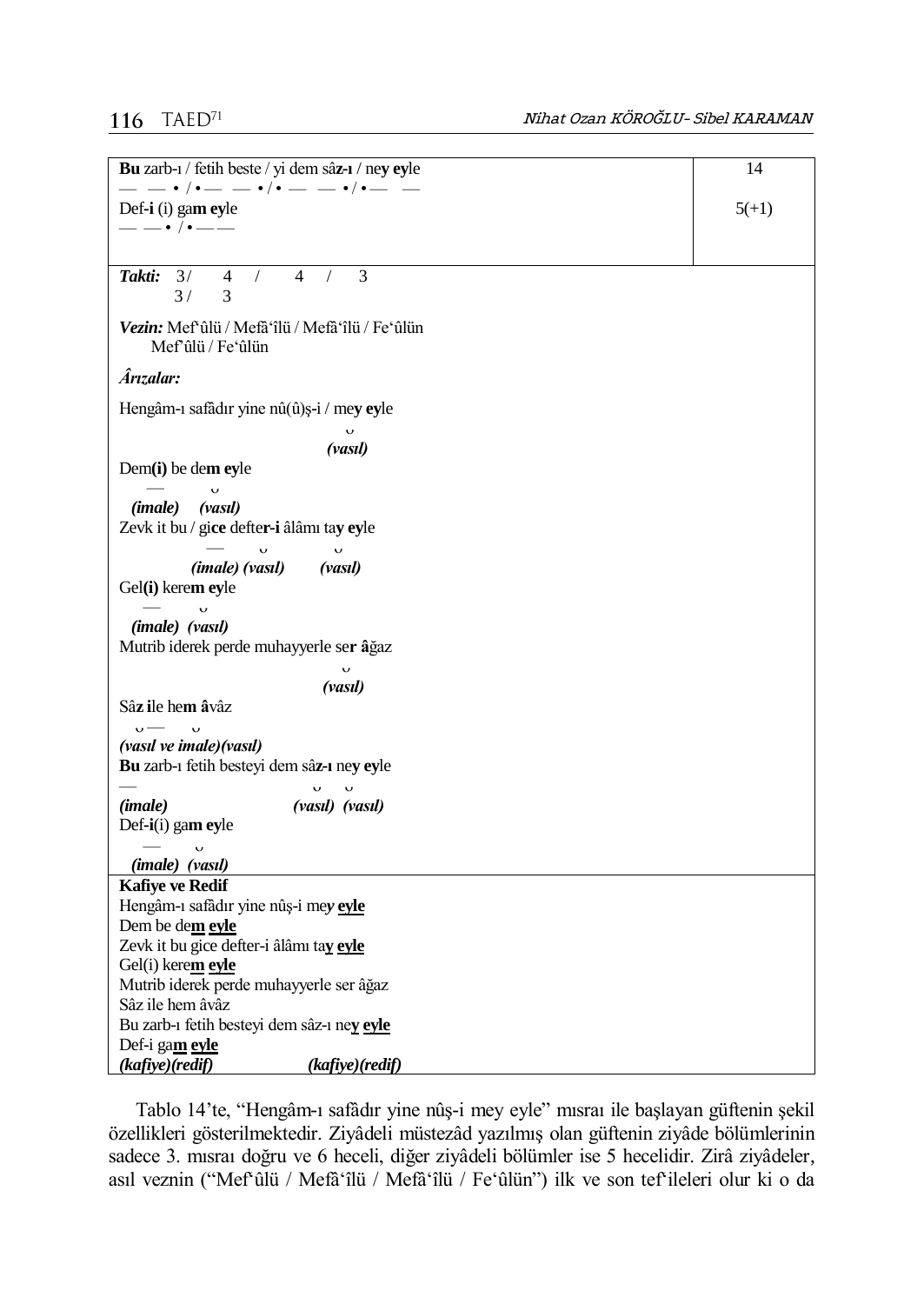3+3=6 hecelidir. (Mef'ûlü / Fe'ûlün) 1, 2 ve 4. Mısraların ziyâdelerinde sayıca ve açıkkapalılık değerleri bakımından heceler örtüşmemektedir. Ancak takdîli okunduğu şekli ile vasıl ve imalelerle vezne uyumu sağlanmaya çalışılmış, heceler parantez içerisinde harflendirilerek gösterilmiştir. Güftenin 1. mısraında yine takdîli okunduğu şekli ile parantez içerisinde harflendirilerek gösterilmiş, hece sayısı 13(+1)'e çıkarılmıştır. Diğer mısralarda da vasılllarla kapalı heceler açılarak ve imalelerle heceler uzatılıp kapatılarak mısraların vezne uygunlukları sağlanmıştır. Asıl veznin hece sayıları ilk mısra 13(+1) diğer mısralar 14'tür. Güftenin kafiye ve redif teşkil eden bölümleri koyu renkle altı çizilerek belirtilmiştir.

|                                 | Hengâm-ı safâdır yine nûş-i mey eyle                                                                                            |
|---------------------------------|---------------------------------------------------------------------------------------------------------------------------------|
|                                 | Dem be dem eyle                                                                                                                 |
|                                 | Zevk it bu gice defter-i âlâmı tay eyle                                                                                         |
| <b>Eserin</b><br><b>Güftesi</b> | Gel(i) kerem eyle                                                                                                               |
|                                 | Mutrib iderek perde muhayyerle ser âğaz                                                                                         |
|                                 | Sâz ile hem âvâz                                                                                                                |
|                                 | Bu zarb-1 fetih besteyi dem sâz-1 ney eyle                                                                                      |
|                                 | Def-i gam eyle (Irsoy-Ezgi, 1940, s.75-77)                                                                                      |
| Vezni                           | Mef'ûlü Mefâ'îlü Mefâ'îlü Fe'ûlün                                                                                               |
|                                 | Mey iç, zevk et, elem defterini kaldır at, eğlence, safa demidir bu. Ey mutrib sen de                                           |
|                                 | muhayyer perdesiyle başla müziğe ve bu zarb-ı fetih besteyi ney sazıyla çal. (Burada zarb-ı                                     |
| Açıklaması                      | fetih sözü ile sanat yapılıyor aynı zamanda. Fetih açmak, genişletmek gibi olumlu anlamlar                                      |
|                                 | içerdiğinden eğlence zamanında neşelenmek gerektiği vurgulanıyor.)                                                              |
|                                 | hengâm (f.i.):zaman, çağ, sıra, vakit, mevsim.                                                                                  |
|                                 | safã (a.i.)1. saflık, berraklık. 2. gönül şenliği, kedersizlik, neşe, zevk, eğlence.                                            |
|                                 | nûş (f.i.):1.tatlı; bal. 2. içki, işret.                                                                                        |
|                                 | mey (f.i.):sarap, bâde.                                                                                                         |
|                                 | âlâm (a.i. elem'in c.): kederler, elemler, acılar, sızılar.                                                                     |
|                                 | defter-i âlâm: kederlerin yazıldığı manevi defter.                                                                              |
|                                 | tay: 1. dürüp bükme, dürülüp bükülme, sarma, katlama. 2. atlama, üzerinden geçme.                                               |
| <b>Kelimeler</b>                | mutrib (a.s. tarab'dan):1.1trâb eden, çalgı çalan, çalgıcı. 2. şarkıcı, şarkı okuyan.                                           |
|                                 | muhayyer (a.s.hayr'dan):1.seçmeli, beğenmeye bağlı, beğenmece. 2. i. müz.Türk müziğinin                                         |
|                                 | en eski ve en çok kullanılan makamlarındandır. 6 numaralı basit makam olan hüseyni'nin                                          |
|                                 | inici şekline verilen bir addır.                                                                                                |
|                                 | serâgaz ("ga" okunur. f.b.i.): yeniden, baştan başlama.                                                                         |
|                                 | darb-ı fetih: müz. klâsik Türk müziğinde 88 zamanlı büyük ve birleşik bir usûl olup peşrev                                      |
|                                 | ve besteleri ölçmek için kullanılır.                                                                                            |
|                                 | dem-sâz (f.b.s.):soluk, nefes.                                                                                                  |
|                                 | dem-sâz (f.b.s.): arkadaş, dost; sırdaş.                                                                                        |
|                                 | $\overline{\phantom{a}}$<br>$\mathbf{r}$ , $\mathbf{r}$ , $\mathbf{r}$ , $\mathbf{r}$ , $\mathbf{r}$ , $\mathbf{r}$<br>$1 - 11$ |

|  |                         | Tablo 15. "Hengâm-ı safâdır yine nûş-i mey eyle" Mısraı ile Başlayan Eserinin Güftesi, Vezni, |  |
|--|-------------------------|-----------------------------------------------------------------------------------------------|--|
|  | Acıklaması ve Kelimeler |                                                                                               |  |

Tablo 15'te "Hengâm-ı safâdır yine nûş-i mey eyle" mısraı ile başlayan güftenin "Bu zarb-ı fetih besteyi dem sâz-ı ney" mısraında "ney sazı ile eğlenceli bir şekilde çal" diyerek ney kelimesinin asıl anlamıyla kullandığı görülmektedir.

### **Yedinci Alt Probleme Yönelik Bulgular ve Yorum**

Bestesi Hâfız Zekâî Dede'ye ait olan çenber îkâında acem makamındaki bestenin güfte şâiri bilinmemektedir. "Zekâî Dede Külliyâtı: Cild 1 s: 64" te bulunan eser Tablo 16 ve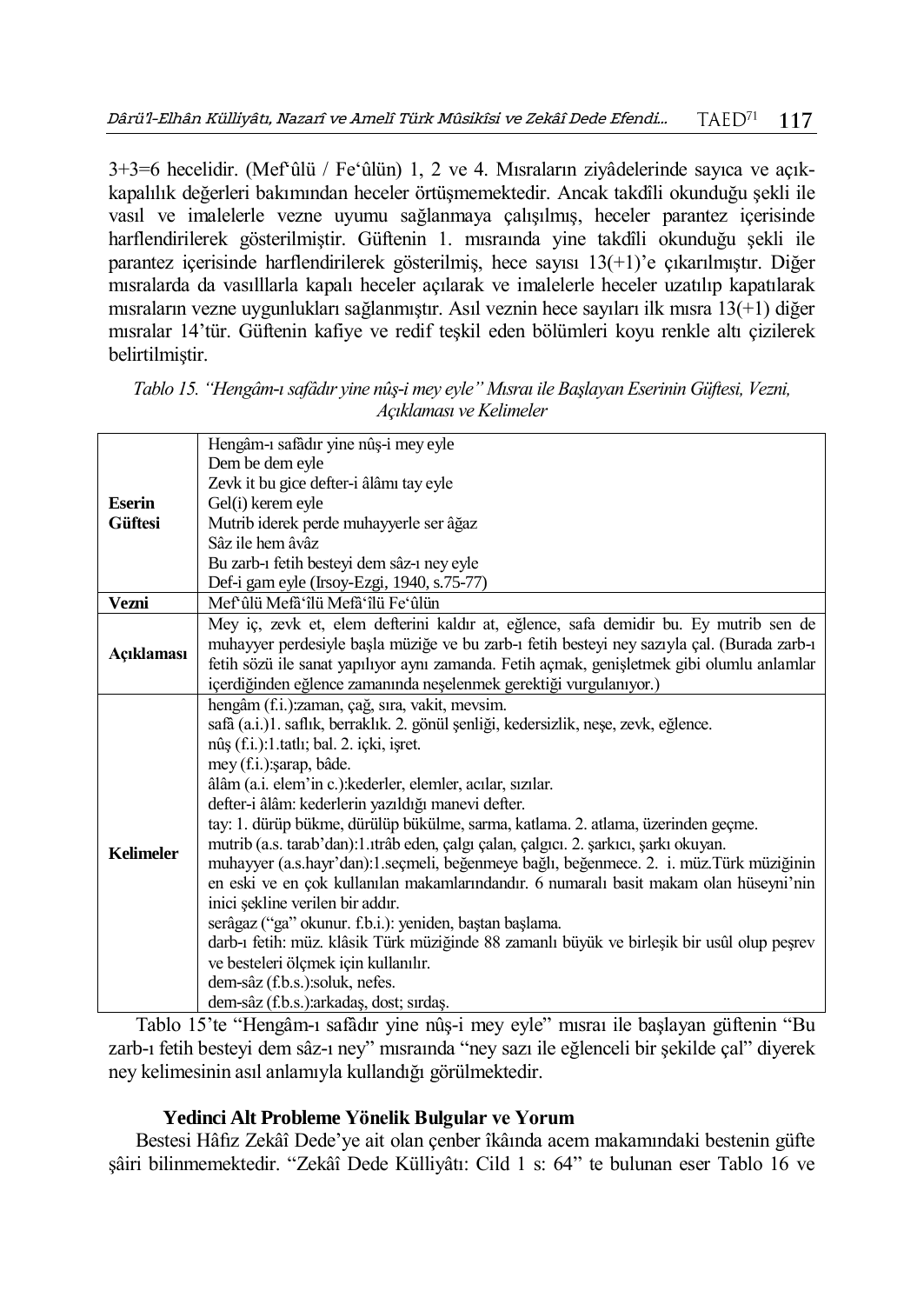17'de analiz edilmiştir. Tablo 16'da eserin güftesinin şekil özellikleri, Tablo 17'de ise güftesi, vezni, açıklaması ve bilinmeyen kelimeleri yer almaktadır.

*Tablo 16. "Ney gibi inlersin ey dil mübtelâlık var gibi" Mısraı ile Başlayan Eserinin Şekil Özellikleri*

| Şekil Özellikleri                                                                                    |             |  |
|------------------------------------------------------------------------------------------------------|-------------|--|
|                                                                                                      | Hece Sayisi |  |
| Ney gibi in / lersin ey dil / mübtelâlık / var gibi                                                  | 15          |  |
| $-$ • $-$ / $-$ • $-$ / $-$ • $-$ / $-$ • $-$                                                        |             |  |
| Kan dökersin /eşk-i çeşmin / den cüdâlık / var gibi<br>$-$ • $-$ / $-$ • $-$ / $-$ • $-$ / $-$ • $-$ | 15          |  |
| Yâre didim / garka-i bahr / -i cefâ-yı / aşkınam                                                     | 15          |  |
| $-$ • $-$ / $-$ • $-$ / $-$ • $-$ / $-$ • $-$                                                        |             |  |
| Nâz ile gül / dü dedi kim / âşinâlık / var gibi                                                      | 15          |  |
| $-$ • $-$ / $-$ • $-$ / $-$ • $-$ / $-$ • $-$                                                        |             |  |
|                                                                                                      |             |  |
| Takti: 4<br>3<br>4<br>$\overline{\mathcal{A}}$<br>$\sqrt{2}$                                         |             |  |
| Vezin: Fâ'ilâtün / Fâ'ilâtün / Fâ'ilâtün / Fâ'ilün                                                   |             |  |
| Ârızalar:                                                                                            |             |  |
|                                                                                                      |             |  |
| Ney gibi inlersin ey dil                                                                             |             |  |
| (vasıl)<br>(imale)                                                                                   |             |  |
| Yâre didim garka-i bahr-i cefâ-yı aşkınam                                                            |             |  |
| $(imale)$ $(imale)$ $(imale)$<br>( <i>imale</i> )                                                    |             |  |
| Nâz ile güldü dedi kim                                                                               |             |  |
| (imale) (imale) (imale)                                                                              |             |  |
| <b>Kafive ve Redif</b>                                                                               |             |  |
| Ney gibi inlersin ey dil mübtelâ lık var gibi                                                        |             |  |
| Kan dökersin eşk-i çeşminden cüdâ lık var gibi                                                       |             |  |
| Yâre didim garka-i bahr-i cefâ-yı- aşkınam                                                           |             |  |
| Nâz ile güldü dedi kim âşinâ lık var gibi                                                            |             |  |
| (kafiye) (redif)                                                                                     |             |  |

Tablo 16'da, "Ney gibi inlersin ey dil mübtelâlık var gibi" mısraı ile başlayan güftenin şekil özellikleri gösterilmektedir. Güftenin hece sayısı 15, vezni ise *"Fâ'ilâtün / Fâ'ilâtün / Fâ'ilâtün / Fâ'ilün"* dür. Takti 4 / 4 / 4 / 3 şeklindedir. Açık ve kapalı heceler vezne uygun şekilde gösterilmiştir. *İmalel*erle heceler uzatılıp kapatılarak*, vasıl*la kapalı hece açılarak mısraların vezne uygunlukları sağlanmıştır. Güftenin kafiye ve redif teşkil eden bölümleri koyu renkle altı çizilerek belirtilmiştir.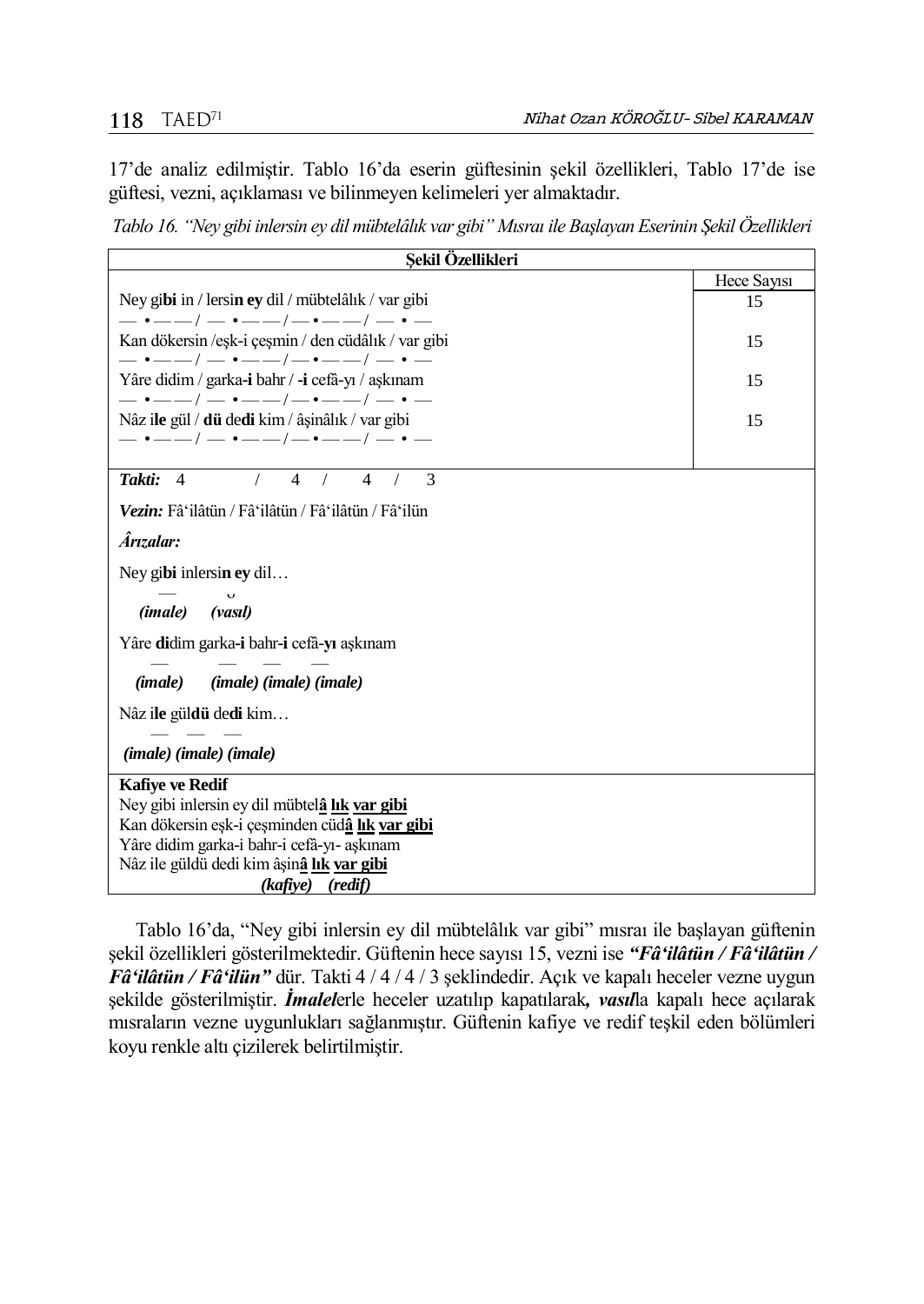|                         | Tablo 17. "Ney gibi inlersin ey dil mübtelâlık var gibi" Mısraı ile Başlayan Eserinin Güftesi, Vezni, |  |
|-------------------------|-------------------------------------------------------------------------------------------------------|--|
| Açıklaması ve Kelimeler |                                                                                                       |  |

|                  | Ney gibi inlersin ey dil mübtelâlık var gibi                                            |
|------------------|-----------------------------------------------------------------------------------------|
| Eserin           | Kan dökersin esk-i çesminden cüdâlık var gibi                                           |
| <b>Güftesi</b>   | Yâre didim garka-i bahr-i cefâ-yı aşkınam                                               |
|                  | Nâz ile güldü dedi kim âşinâlık var gibi (Irsoy-Ezgi, 1940, s.64)                       |
| Vezni            | Fâ'ilâtün Fâ'ilâtün Fâ'ilâtün Fâ'ilün                                                   |
|                  | Ney gibi habire inlemenden belli ki bir derde düşmüşsün, müptela olmuşsun. Gözünden     |
|                  | kanlı yaşlar dökülmekte, ayrılık derdine düşmüşsün belli. Sevgiliye (bu halimi anlatıp) |
| Açıklaması       | dedim ki; aşkının cefâ denizine battım boğuluyorum. Nazla gülüp dedi ki; sen bu işi     |
|                  | başaracaksın, çünkü sen bu aşkı tanımaya başladın, aşıklıkla aşina oldun, tanışıklık    |
|                  | kazandın!                                                                               |
|                  | dil (f.i.): gönül, yürek, kalp                                                          |
|                  | mübtelâ (a.s. belâ'dan):1.düşkün [fenâ şeylere].2.tutkun, tutulmuş.                     |
|                  | eşk-i çeşm: gözyaşı.                                                                    |
|                  | cüdâ (f.s.): ayrı, ayrı düşmüş                                                          |
| <b>Kelimeler</b> | garka (a.s.): suya batmış                                                               |
|                  | bahr (a.i.c. bihâr, ebhâr, ebhur, buhur): 1. deniz. 2. büyük göl veya nehir.            |
|                  | cefà (a.i.): eziyet, incitme.                                                           |
|                  | âșinâ (f.s.): 1. bildik, tanıdık. 2. bilen tanıyan. [doğrusu: âşnâ'dır].                |

Tablo 17'de "Ney gibi inlersin ey dil mübtelâlık var gibi" mısraıyla başlayan güftede şâir ayrılık derdine düşmesini ve bu dert neticesinde inlemesini ney sazı ile sembolize etmiştir. Burada ney kelimesinin sembolik anlamda kullanıldığı görülmektedir.

### **Sekizinci Alt Probleme Yönelik Bulgular ve Yorum**

Bestesi Hâfız Zekâî Dede'ye ait olan sengin semâî îkâında bayâtî bûselik makamındaki ağır semâînin güfte şâiri bilinmemektedir. Eser "Zekâî Dede Külliyâtı Cild 2 s: 120-121" de bulunmaktadır. Tablo 18'de eserin güftesinin şekil özellikleri, Tablo 19'da ise güftesi, vezni, açıklaması ve bilinmeyen kelimeleri yer almaktadır.

*Tablo 18. "Râhat bulamam ney gibi zâr eylemeyince" Mısraı ile Başlayan Eserinin Şekil Özellikleri*

| Sekil Ozellikleri                                                |             |
|------------------------------------------------------------------|-------------|
|                                                                  | Hece Sayisi |
| Râhat bu / lamam ney gi / bi zâr eyle / meyince                  | 14          |
| $--\cdot/:---\cdot/---\cdot/---$                                 |             |
| Ol gözle / ri âhûyı / sikâr eyle / meyince                       | 14          |
| ___________________________                                      |             |
| Bir lâhza / gönül eğle / nemez sensiz / efendim                  | 14          |
| $- - \cdot / - - - \cdot / - - - - \cdot / - - -$                |             |
| Tâ zülf-i / semîminde / karâ <b>r ev</b> le / meyince            | 14          |
| $--\cdot/ \cdot --\cdot/ \cdot --\cdot/ \cdot --\cdot/ \cdot --$ |             |
| Takti: $3/$<br>4/<br>$\overline{4}$<br>$\mathcal{R}$             |             |
| Vezin: Mef <sup>s</sup> ûlü / Mefâ'îlü / Mefâ'îlü / Fe'ûlün      |             |
| <b>Arizalar:</b>                                                 |             |
| Râhat bulamam ney gibi zâr eylemeyince                           |             |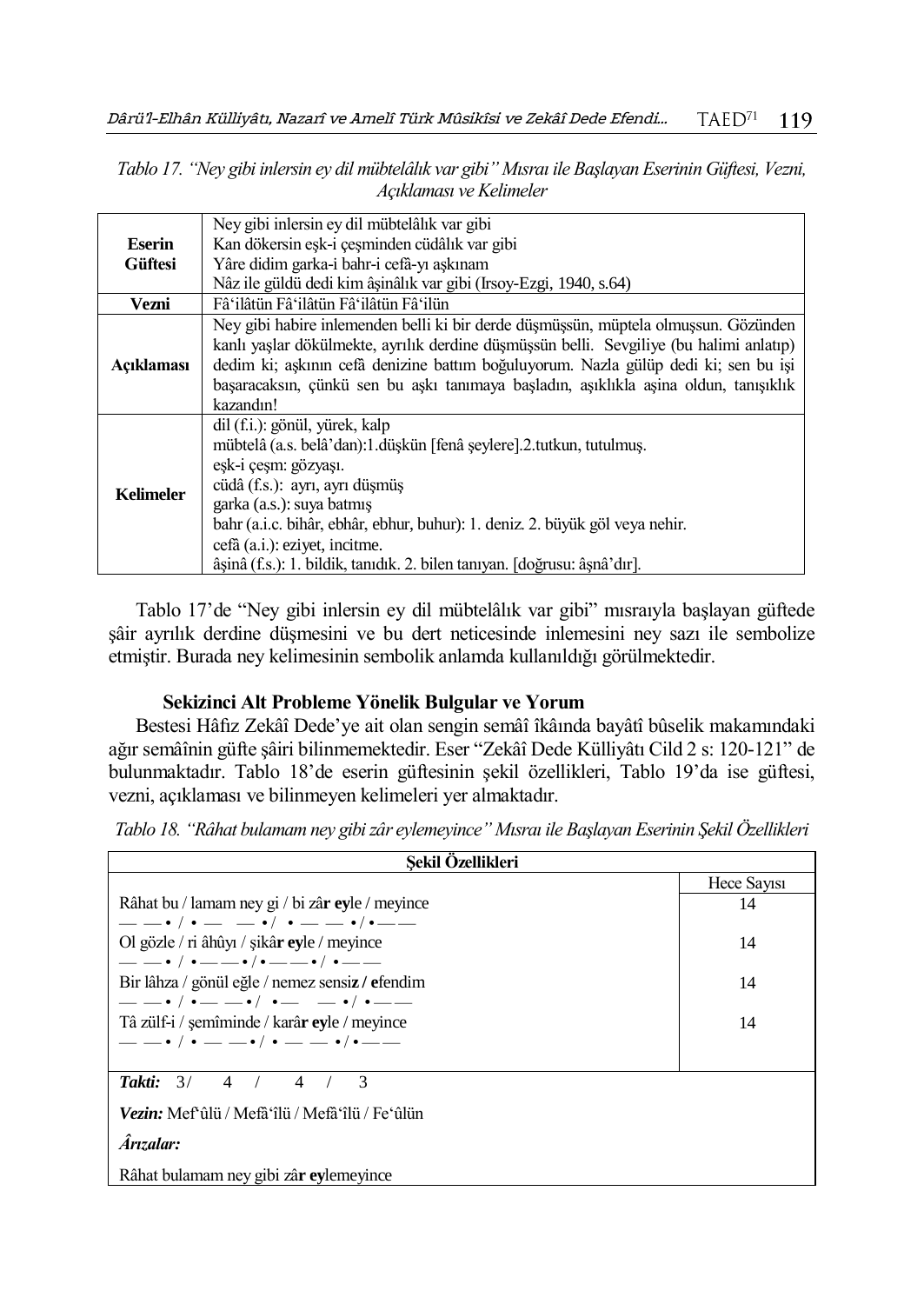

Tablo 18'de, "Râhat bulamam ney gibi zâr eylemeyince" mısraı ile başlayan güftenin şekil özellikleri gösterilmektedir. Güftenin hece sayısı 14, vezni ise *"Mef'ûlü / Mefâ'îlü / Mefâ'îlü / Fe'ûlün"* dür. Takti 3 / 4 / 4 / 3 şeklindedir. Açık ve kapalı heceler vezne uygun şekilde gösterilmiştir. *Vasıl*larla kapalı heceler açılarak ve mısraların vezne uygunlukları sağlanmıştır. Güftenin kafiye ve redif teşkil eden bölümleri koyu renkle altı çizilerek belirtilmiştir.

*Tablo 19. "Râhat bulamam ney gibi zâr eylemeyince" Mısraı ile Başlayan Eserinin Güftesi, Vezni, Açıklaması ve Kelimeler*

|                  | Râhat bulamam ney gibi zâr eylemeyince                                                      |  |
|------------------|---------------------------------------------------------------------------------------------|--|
| Eserin           | Ol gözleri âhûyı sikâr eylemeyince                                                          |  |
| <b>Güftesi</b>   | Bir lâhza gönül eğlenemez sensiz efendim                                                    |  |
|                  | Tâ zülf-i şemîminde karâr eylemeyince (Irsoy-Ezgi, 1941, s.120-121)                         |  |
| Vezni            | Mef'ûlü Mefâ'îlü Mefâ'îlü Fe'ûlün                                                           |  |
| Acıklaması       | Gönlüm râhat etmez ney gibi inlemeyince, o ahu gözlü güzeli elde edemeyince, bir an         |  |
|                  | bile gönlüm eğlenemez sensiz, tâ ki zülfünün o güzel kokusunu duymayınca.                   |  |
|                  | râhat (a.i.): 1. üzüntüsüz, tasasız, kedersiz bir halde bulunma. 2. gönlü rahat.            |  |
|                  | zâr (f.s.): 1. [sesle] ağlayan, inleyen.                                                    |  |
|                  | âhû (f.i.c. âhuvân): 1. ceylan, karaca. 2. mec. güzellerin gözü.                            |  |
|                  | şikâr (f.i.): 1. av.2.avlama.3.avlanan hayvan. 4. ganimet, düşmandan ele geçirilen          |  |
|                  | mal.5. ender bulunan sey.                                                                   |  |
| <b>Kelimeler</b> | lâhza (a.i.): 1. göz ucu ile bakış. 2. göz ucu ile bakıncaya kadar geçen zaman.             |  |
|                  | zülf (f.i.): 1. yüzün iki yanından sarkan saç lülesi. 2. sevgilinin saçı                    |  |
|                  | şemîm (a.s. şemm'den): güzel kokan, güzel kokulu; güzel koku.                               |  |
|                  | zülf semîm: güzel kokulu saç.                                                               |  |
|                  | karâr (a.i.): 1. durma. 2. rahat. 3. devamlılık, sürelilik. 4. ölçülülük. 5. tahmin. 6. tam |  |
|                  | ölçü, ne az, ne çok. 7. neticeye bağlama                                                    |  |

Tablo 19'da "Râhat bulamam ney gibi zâr eylemeyince" mısraıyla başlayan güftede şâir sevgili ile birlikte olamadığından bahsederek ney gibi inlediğini ifade ediyor. Bu bağlamda bu güftede ney kelimesinin sembolik anlamda kullanıldığı görülmektedir.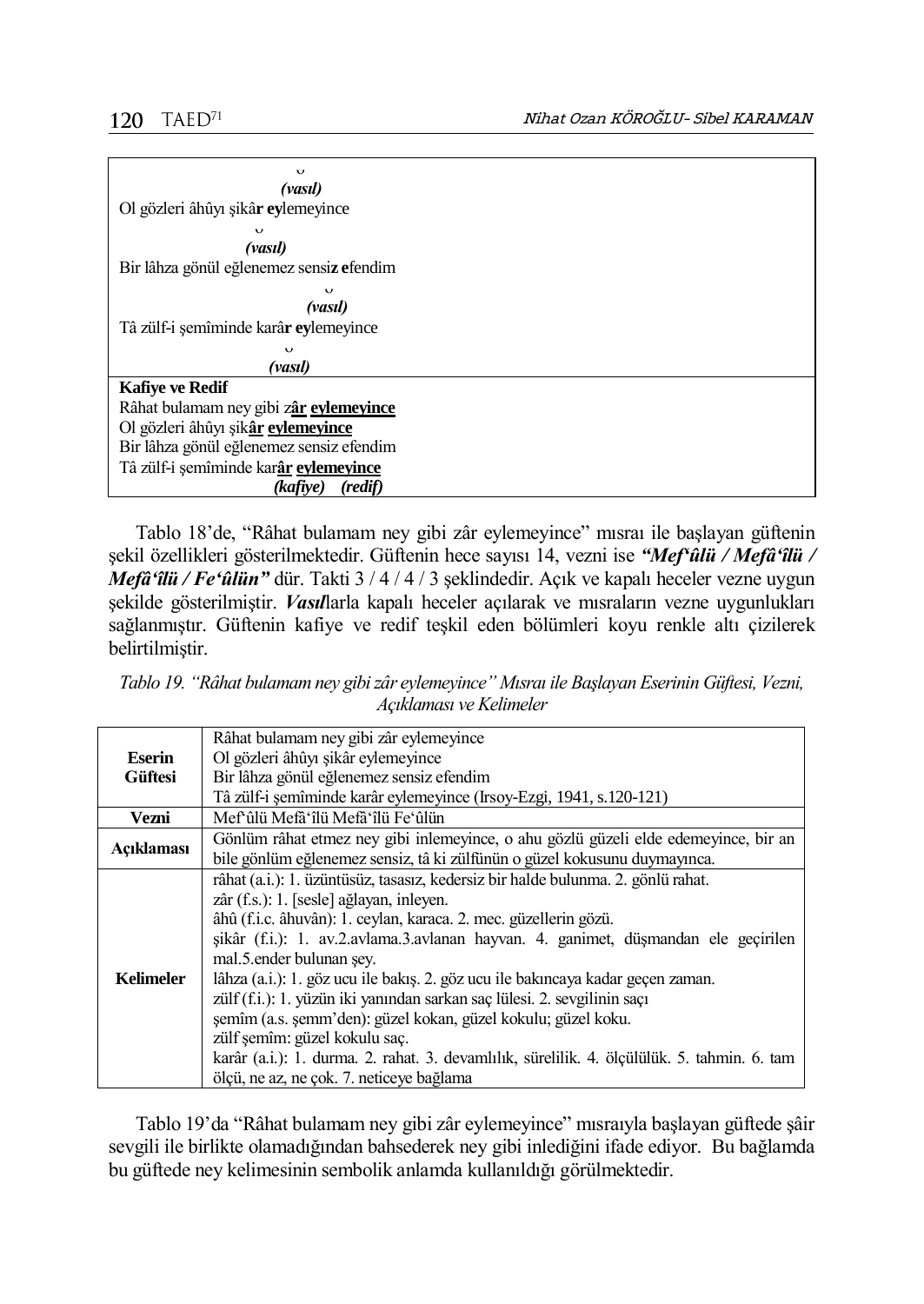## **Sonuç**

Çalışmada, Dârü'l Elhân Külliyâtı, Nazarî ve Amelî Türk Mûsikîsi ve Zekâî Dede Efendi Külliyâtında yer alan repertuvarlarda ney kelimesi geçen eserler incelendiğinde, Dârü'l Elhân Külliyâtında 1-62, 63-120, 121-180 ve 181-263 nolu eserlerden üçünün, Nazarî ve Amelî Türk Mûsikîsinde Cild I sayfa 1-290, Cild II sayfa 1-198, Cild III sayfa 1- 315, Cild IV sayfa 1-280 ve Cild V sayfa 281-553'te bulunan eserlerden ikisinde ve Zekâî Dede Efendi Külliyâtında I. Cild sayfa 1-95, 2. Cild sayfa 98-223 ve 3. Cild sayfa 226- 303'te bulunan eserlerden üçünde ney kelimesinin geçtiği sonucuna ulaşılmıştır.

Sekiz güfte incelendiğinde form olarak %37,5 oranla murabba' beste formunun tercih edildiği, îkâ olarak %25'er oranla çenber ve muhammes kullanıldığı, daha çok aruzun *"Fâ'ilâtün / Fâ'ilâtün / Fâ'ilâtün / Fâ'ilün"* kalıbı ile yazıldığı ve altı eserin güfte şâirinin meçhul olduğu sonucuna varılmıştır.

"Bâğda meyler içilir nâleler eyler neyler" adlı eserin güftesinde birinci mısrada neyin asıl anlamıyla ikinci mısrada ise sembolik anlamıyla kullanıldığı, **"**Eyâ mâh-ı münîr-i burci ismet" adlı eserin güftesinde "Okunsun şarkılar tanbûr u neyle" mısraında neyin asıl anlamıyla kullanıldığı, "Kasr-ı cennet havz-ı Kevser âb-ı hay" adlı eserin güftesinde "Rûz ü şeb virdim budur mânend-i ney" mısraında neyin sembolik anlamıyla kullanıldığı, "Âh eder inler gönül ol turre-i şeb-gûn için" adlı eserin güftesinde "Nâlemi ney eşkimi mey çeşmimi câm eyleyip" mısraında neyin sembolik anlamıyla kullanıldığı, "Mûy-i jûlîdem oluptur serde anka' lânesi" adlı eserin güftesinde "Bezm-i aşkta ney gibi efgân eder pür-gamlere" mısraında neyin sembolik anlamıyla kullanıldığı, "Hengâm-ı safâdır yine nûş-i mey eyle" adlı eserin güftesinde "Bu zarb-ı fetih besteyi dem sâz-ı ney eyle" mısraında neyin asıl anlamıyla kullanıldığı, "Ney gibi inlersin ey dil mübtelâlık var gibi" adlı eserin güftesinde aynı mısraında neyin asıl anlamıyla kullanıldığı ve "Râhat bulamam ney gibi zâr eylemeyince" adlı eserin güftesinde aynı mısraında neyin sembolik anlamıyla kullanıldığı, bu bağlamda sekiz eserin ve güftenin tamamı göz önüne alındığında ney kelimesinin dört asıl beş sembolik anlamıyla kullanıldığı sonucuna varılmıştır.

Ayrıca şekil özelliklerinde her güftede mısraların tamamı olmasa da müdahaleler (vasıl, imale, med gibi) mevcuttur. Bunun yanı sıra kelimelerin taktîli okunduğu şekli ile de vezne uygun hâle gelebileceği sonucuna varılmıştır.